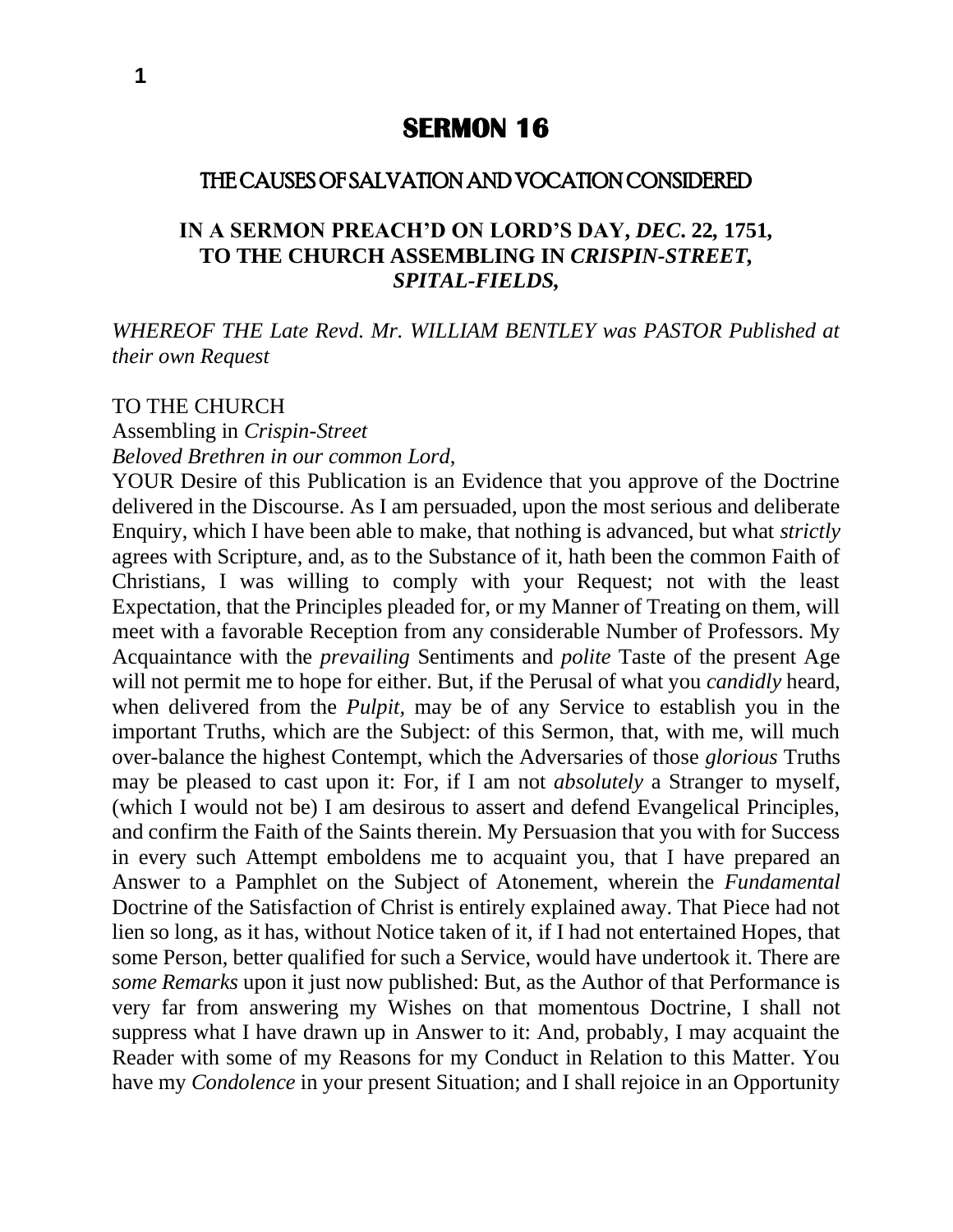to congratulate you on the happy Occasion, of a Supply with a Pastor every Way qualified *to build you up on your mast holy Faith*. I am Yours to serve in the Gospel of Christ, J.B.

# 2 TIMOTHY 1:9

*"Who hath saved us, and called us with an holy Calling, not according to our own Works; but according to his own Purpose and Grace, which was given us in Christ before the World began."* 

THE Zeal of the Apostle *Paul* for the Propagation of the Gospel, and his indefatigable Endeavors to spread the Interest of Christ drew upon him the keen Resentment of such, who were Adversaries to both. In Consequence of which, he was exposed to Penury, Reproach, and violent Persecution. But what he suffered, for the Sake of the Gospel, did not make him, in the least Degree, ashamed of it: Because he knew, that *it is the Power of God unto Salvation to everyone who believes*: And, that *therein is revealed the Righteousness of God, from Faith to Faith*. He exhorts *Timothy* to shew the same Resolution and Fortitude, in the Discharge of that important Service whereunto he was called in the Church of God. *Be not thou, therefore, ashamed of the Testimony of the Lord, nor of me his Prisoner, but be thou Partaker of the Afflictions of the Gospel according to the Power of God*. And, *In the*  **Text, he proposes to his Consideration various important Truths, in order to** enforce the Exhortation, and animate him in his ministerial Work.

**First.** Two Acts of God towards, or upon us, are expressed: *Who hath saved us and called us, etc*.

**Secondly.** A negative Assertion, in Respect to those Acts: *Not according to our Works*.

**Thirdly.** A positive Assertion: But according to his own Purpose and Grace, which was given us in Christ before the World began.

### *First. Two Acts of God towards, or upon us, are expressed, in the Text.*

**I.** *Who hath saved us.* This leads us to consider our State. To enquire what Salvation includes in it. And to shew, that Salvation is effected: Or that those Things are accomplished, which Salvation comprises, as it is here to be understood.

**1st.** Our State is wretched and deplorable. We have destroyed ourselves, and are obnoxious unto the greatest Misery: We are *wretched, and poor, and miserable, and blind, and naked*.

**(1.)** We are chargeable with original Guilt. *By one Man, Sin entered into the World, and Death by Sin*: *Death passed upon all Men, for that all have sinned,* or, *in whom all have sinned* (Romans 5:12). *By one Man*'*s Disobedience, many were made Sinners* (Romans 5:19). *Adam,* from whom we descend, was constituted our Representative; his Act of Transgression, therefore, was not his Act, as a private, but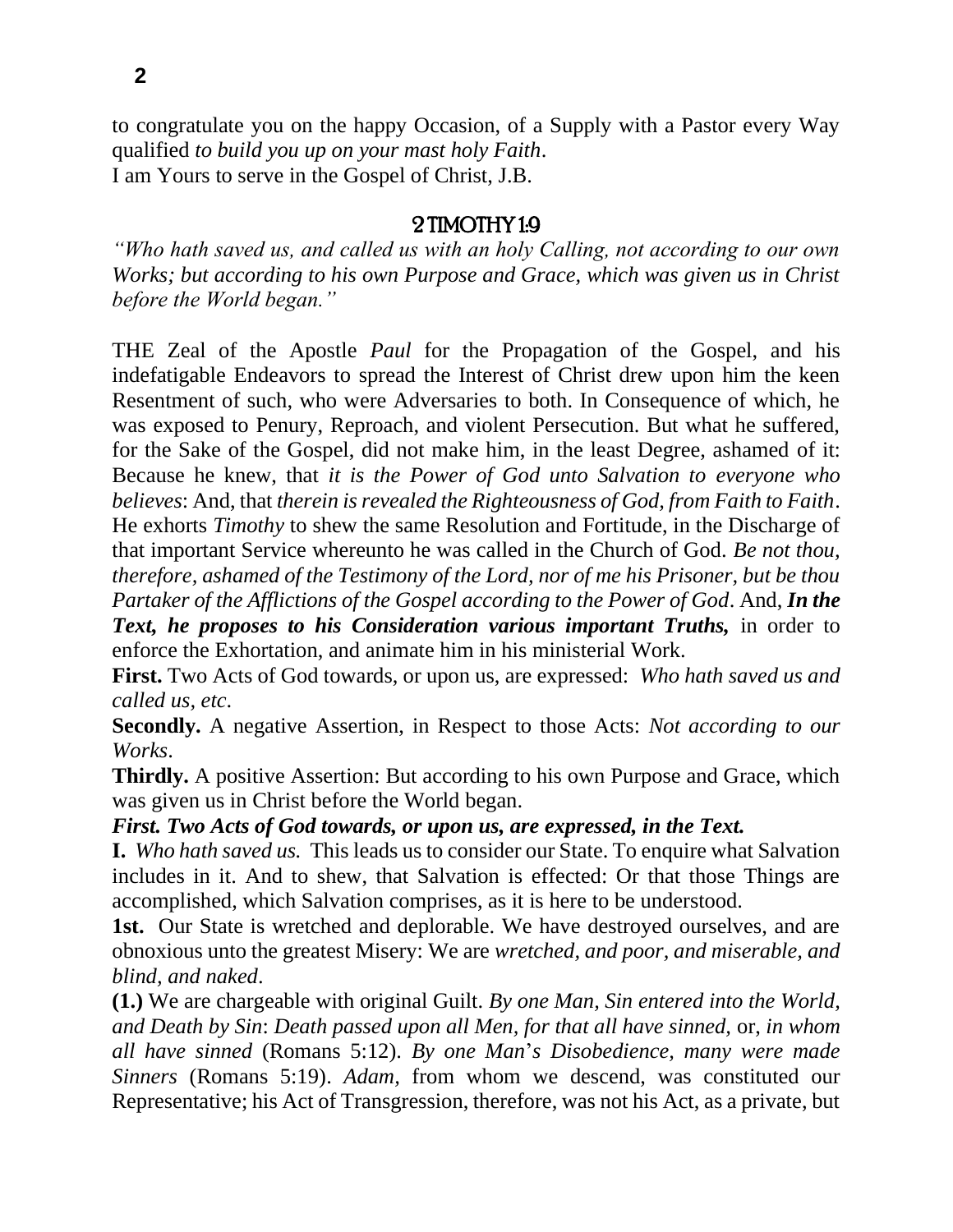a public Person: And *we sinned in him, and fell with him, in his Apostacy*. In Consequence of which,

**(2.)** We derive a corrupt Nature from him. *That which is born of the Flesh, is Flesh*: *And that which is born of the Spirit, is Spirit* (John 3:6). It is not difficult to understand what is meant by *Flesh*; for, as it stands opposed to *that which is born of the Spirit, it must mean corrupt and evil Dispositions of Mind. And, consequently,* every natural Descendant of *Adam,* in his Conception and Birth, becomes the Subject of depraved Habits. *David* confesses his early Depravation: *Behold, I was shapen in Iniquity, and in Sin did my Mother conceive me* (Psalm 51:5). This Confession respects not the Sin of his Parent, but his own: Besides, it is as *ridiculous* to say, that *David*'s Mother sinned in Conception, as to affirm, that she sinned in digesting her Food, the former being natural and involuntary, as well and as much as the latter. **(3.)** We have contracted much Guilt. We were naturally under the Dominion of Sin: Servants to it, and it bore the Sway in us. Our Omissions of Duty have been many, and we performed no Branch of it, in that holy Manner which the Law requires; in numerous Instances, have acted directly contrary to the Command of God. *All have sinned and come short of his Glory*: *We have all had our Conversation in Times past, in the Lust of our Flesh, fulfilling the Desires of the Flesh, and of the Mind*; *and were by Nature Children of Wrath, even as others* (Ephesians 2:3). *For we ourselves also, were sometimes foolish, disobedient, deceived, serving divers Lusts and Pleasures, living in Malice and Envy, hateful, and hating one another* (Titus 3:3). The Eruptions of Lust have been more and greater in some, than in others; but all have acted a criminal Part, and not been subject to the Law, the Rule of Action. So that every Man is far, very far, from being innocent in his Behavior.

**(4.)** We are condemned by the Law. *Cursed is very one, who continueth not in all Things written in the Book of the Law to do them (Galatians 3:10). Every Deviation* from the Rule of our Duty, and the improper Performance of it, subjects us unto the Law's Curse; and, therefore, as our Offences are innumerable, we must needs be in a very deplorable Condition, in Consequence of our multiplied Transgressions. So many as are our Sins, are the Curses due unto us on Account of them.

**(5.)** We are obnoxious to Divine Vengeance. There is no Exemption

in this Case. *For, what Things so ever the Law saith, it saith to them that are under it, that every Mouth may be stopped, and all the World may become guilty before God* (Romans 3:19). If any Man pleads his Innocence, he necessarily rejects Christ, as a Saviour, and renounces that Salvation, which the Gospel reveals through his Blood and Righteousness, and openly declares that his Condition is such, as makes it unnecessary for him to crave the Exercise of pardoning Mercy in his Favor. All Men are worthy of Death, of eternal Death, which *is the Wages of sin, as the Gift of God is eternal Life.* These Hints are sufficient, if we have a Capacity of spiritual Discernment, to convince us of our wretched and miserable State and Condition in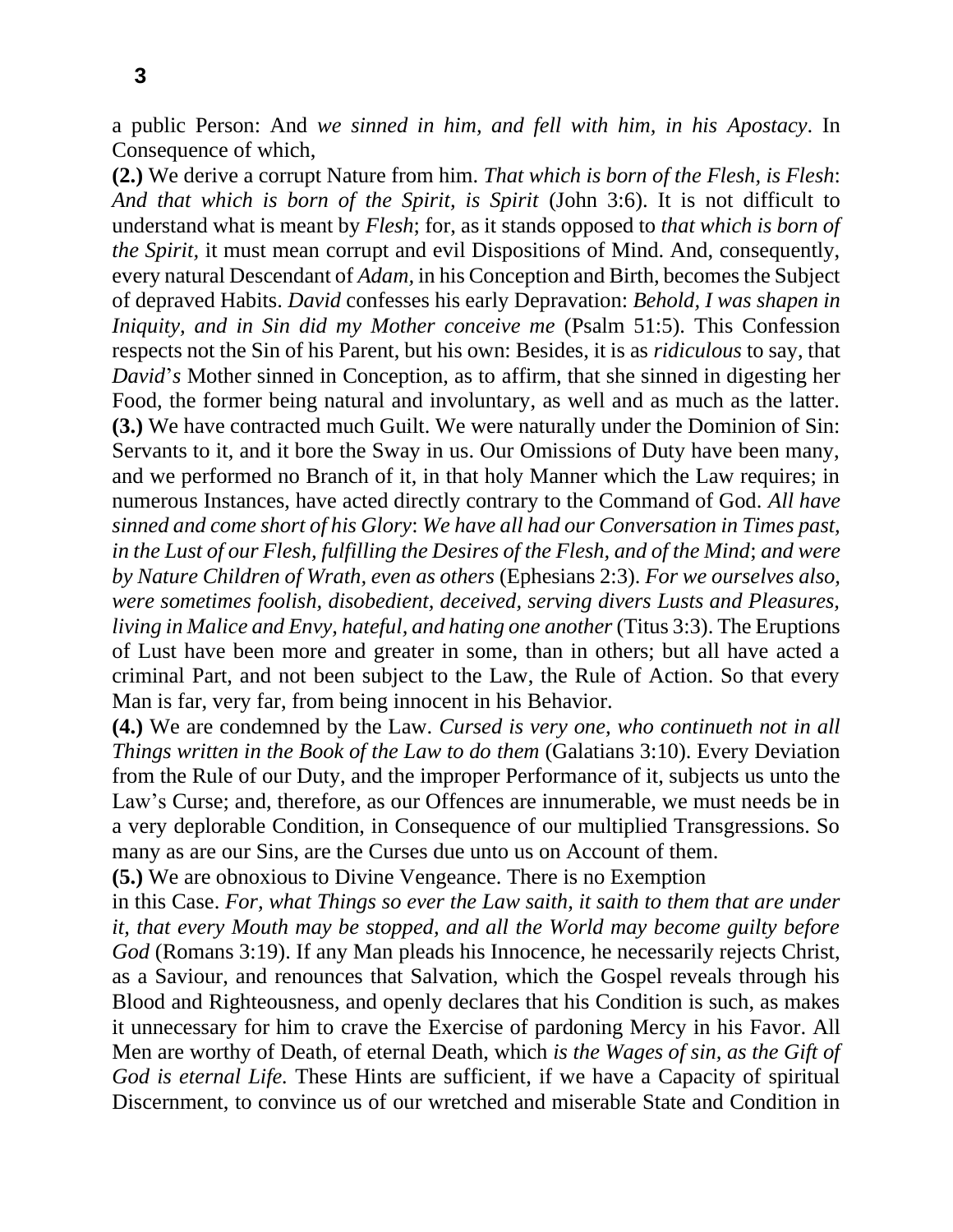some Measure. This is the sad State of us all: I and each of you are naturally in this perishing Condition.

**2nd.** Salvation, as it is here to be understood, implies the following Particulars.

**(1.)** Non-Imputation of Sin. This necessarily enters into, and is a considerable Branch of Salvation, for no Deliverance from deferred Penalty can be without it. *God was in Christ reconciling the World unto himself, not imputing their Trespasses unto them* (2 Corinthians 5:19). Redemption supposes the Pardon of Sin: *In whom we have Redemption through his Blood, even the Forgiveness of Sins* (Ephesians 1:7). The Imputation of Sin is followed with Condemnation, and the Infliction of Punishment, and, consequently, Salvation implies a Discharge from Guilt.

**(2.)** Redemption from the Curse of the Law. This is a Consequence of the former. For, as the Imputation of Guilt is necessarily attended with, or brings us under an Obnoxiousness to the Law's Curse: So the Remission of our Sins supposes a Right unto Freedom from Condemnation. *There is no Condemnation to them who are in Christ Jesus* (Romans 8:1). It cannot, with any Propriety, be said that we are saved, if we have no Right to Freedom from those Menaces, whereunto our Crimes justly exposed our Persons.

**(3.)** Deliverance from Divine Wrath, or Security from suffering the vindictive Displeasure of God. Our Misery is an Obnoxiousness to suffering his terrible Anger and Vengeance, and, therefore our Salvation must imply an *actual* Right unto Deliverance from his *fiery Indignation,* which would devour us.

**(4.)** A Right to Life and Blessedness. If we are left without a Title to Happiness, our Salvation is incomplete: For, that not only is Deliverance from Evil, or the Suffering of Punishment; but it is the Fruition of Good, and, therefore, a Right to eternal Life is no less included in the Idea of Salvation, than a Right unto an Exemption from suffering Punishment is therein contained. *That, being justified by his Grace, we might be made Heirs, according to the Hope of eternal Life* (Titus 3:7).

**3rd.** God hath saved us; or our Salvation, as it is inclusive of these Things, is effected already. **(1.)** Sin is expiated. According to ancient Promise and Prophecy, Christ hath *finished Transgression, and made an End of Sin* (Daniel 9:24) in its Guilt: *He hath removed our Transgressions from us, as far as the East is from the West* (Psalm 103:12). And those contrary Points will sooner meet, than the Persons of God's People and their Sins will meet in Judgment, to their Condemnation. *Once in the End of the World hath he appeared to put away Sin, by the Sacrifice of himself*  (Hebrews 9:26): *When the Iniquity of* Israel *shall be sought for, there shall be none, and the Sins of* Judah, *and they shall not be found, for I will pardon them whom I reserve* (Jeremiah 50:20).

**(2.)** Redemption from the Law's Curse is obtained fully and effectually. *Christ hath redeemed us from the Curse of the Law, being made a Curse for us* (Galatians 3:13). The penal Death of our Saviour, procured for us a Right unto a Freedom from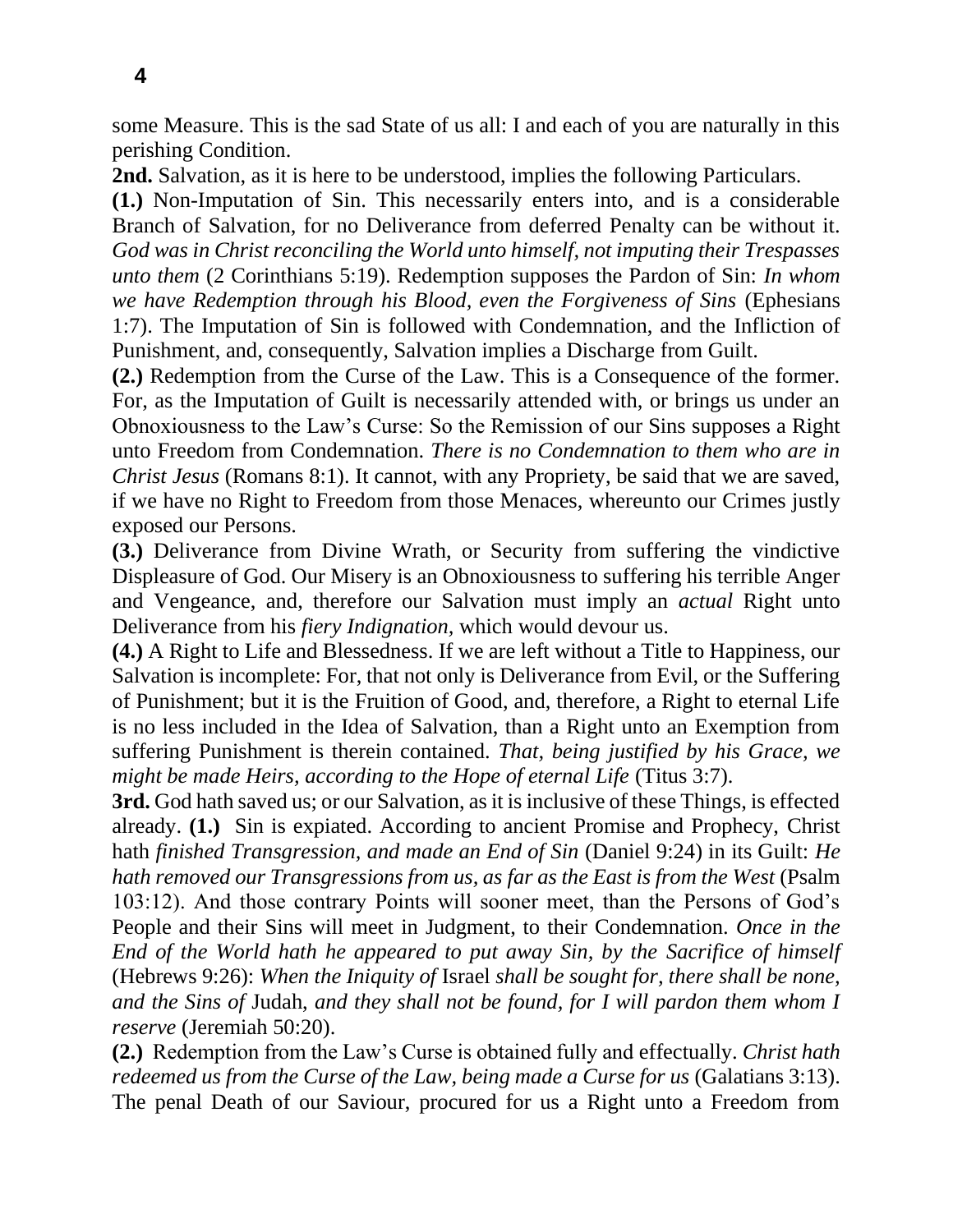Condemnation; if not, we shall never have such a Right, but must forever lie under the dreadful Malediction of the Covenant of Works, and perish under that Curse.

**(3.)** Exemption from suffering Punishment. Right unto this is the certain and immediate Effect of his Sufferings and Death. If it is not, then, if ever, we have such a Right, that must: be the Fruit and Effect of something else, and not of his penal Death: What that can be, let us be informed. Until we are, we shall conclude with the Apostle: *Much more then being justified by his Blood, we shall be saved from Wrath through him* (Romans 5:9). If the Death of Christ, in a proper Sense, is the meritorious Cause of our Pardon, Right to Impunity must be the certain and immediate Consequence of it.

**(4.)** Right to Life is also what exists. Christ hath brought in an everlasting Righteousness for us, which is the Foundation of our Claim to future Blessedness: *That, being justified by his Grace, we might be made Heirs, according to the Hope of eternal Life*. As our Breach of the Law subjected us to Death, so our Saviour's Obeying it for us, as our Surety, gives us a proper Title and Claim to Life and Happiness, without the Intervention of any Thing, which can be named. Before I proceed farther, I beg Leave to observe,

**[1.]** Salvation precedes, and is the Foundation of Calling. We are saved in order to, or that we may be called. Our Vocation is among those Things, which were promised to Christ, in our Behalf, when he undertook to effect the Work of our Redemption: *When thou shalt make his Soul an Offering for Sin, be shall see his Seed* (Isaiah 53:10); *i*.*e*. he shall see them regenerated, sanctified, and made meet for Heaven, and in the Possession of it. As this was promised, upon his stipulating to offer himself a Sacrifice for our Sins: His Performance of that Engagement, procured for us a Right to Grace and Glory. Hence it is evident, that our Vocation follows upon the Impetration of our Salvation by his Death and Sacrifice.

**[2.]** It is certainly false, that what Christ obtained for us, was an Offer of Pardon and Salvation: Or a Declaration and Promise from God, that he would pardon and save us, upon our performing such, or the other Conditions. The Virtue, Efficacy, and Merit of the Redeemer's Blood and Righteousness are not dependent on any Thing in us; they result entirely from the Nature of his Sufferings, Obedience, and the Dignity of his Person, and, therefore, of themselves, without the Performance of any Conditions by us, are available to procure for us what Benefits were promised to us by the Divine Father, upon his Undertaking, as our Surety, to obey the Law and suffer its Curse: And, consequently, it is false, that Christ obtained for us only a Proposal, or verbal Grant of Salvation; and we are not left to acquire for ourselves a Right to Pardon, Peace, and eternal Blessedness, which many affirm we are.

**[3.]** God is the Origin, as Christ is the meritorious Cause of Salvation. It is *of him, that we are in Christ Jesus, who of God is made unto us Wisdom, righteousness, Sanctification, and Redemption* (1 Corinthians 1:30). The Father drew the Plan of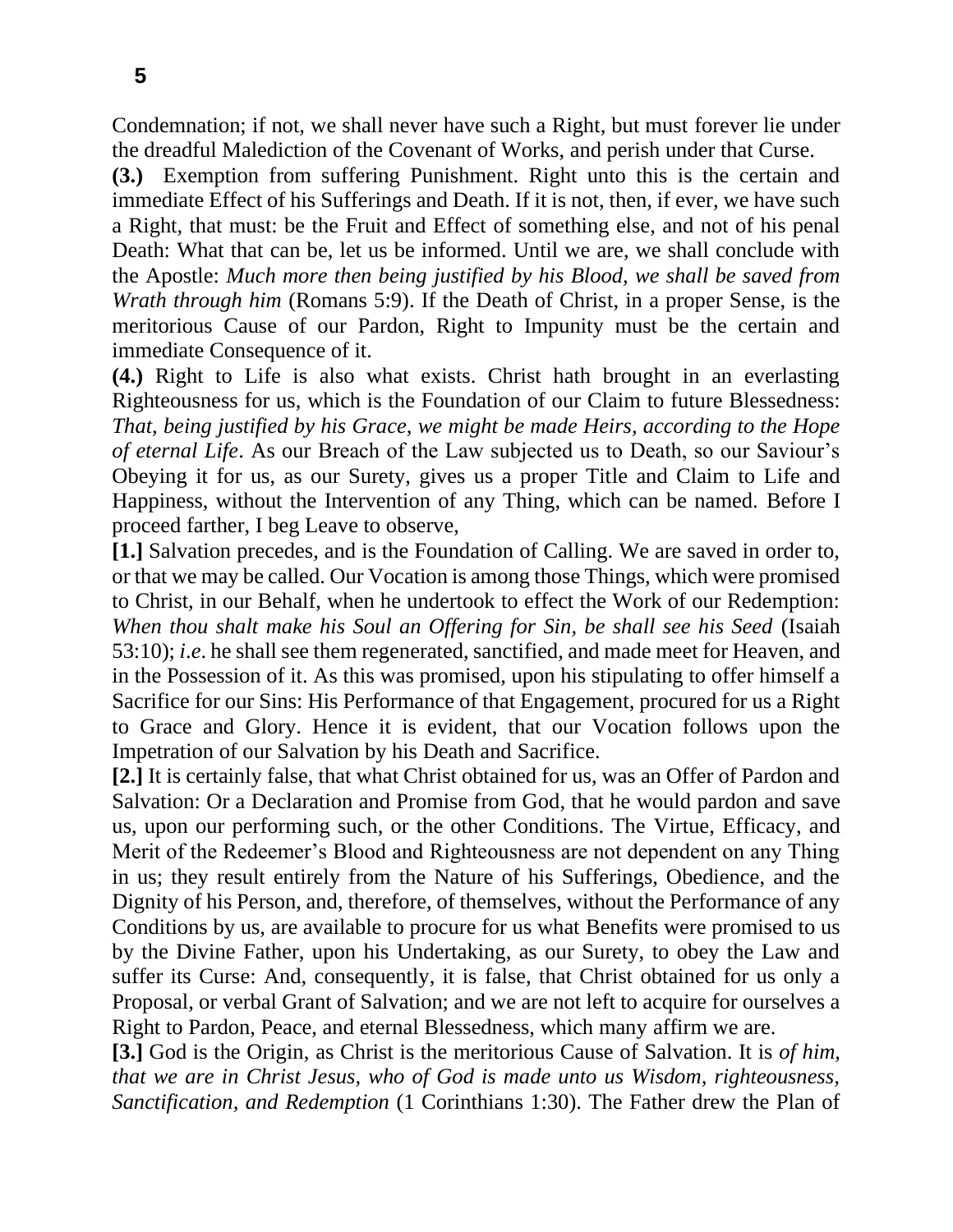our Salvation. It springs from his infinite Love, and all the Branches of it were fxed and settled, in his infinitely wise and eternal Counsels. But more of this, by and by. **II.** *Hath called us with an holy Calling*

**1st.** This Call is internal and effectual. It is not to be understood of an Invitation, or external Call, given to us in the Gospel to repent and reform, as many, in our Times, interpret it. This Vocation is an internal Work upon us. And it is the same as the Apostle expresses in these Words: *Being confident of this very Thing, that be which hath begun a good Work in you* (Philippians 1:6). *It is begetting us again*. *Quickening of us when dead in Trespasses and Sins*. And it is *creating us in Christ Jesus unto good Works*. Therefore, something is produced in us, except there may be a Regeneration without any Thing being generated. Unless Quickening's may be, without a Communication of Life. And, unless a creating Act may take Place, when nothing is produced, or brought into Being; neither of which can reasonably be supposed. It is effectual: *Thy People shall be willing in the Day of thy Power* (Psalm 110:3). *Every Man that hath heard, and hath learned of the Father, cometh unto Christ* (John 6:45). None remain unwilling, when Divine Power is exerted to make willing. And no Man refuses to come to Christ, or believe in him, who receives gracious Instruction from, and is drawn by the Father.

**2nd.** It is a holy Calling. It may be fitly so represented; for,

**(1.)** It is an Implantation of a holy Principle in the Mind, but not an Expulsion of Sin. The Subjects of this Vocation are *the Workmanship of God created in Christ Jesus unto good Works*. The Author and End of this Work evince the Holiness of its Nature. And it is a *Meetness* for Heaven, and, therefore, it must be good, pure, and holy. But it is not an Expulsion of Sin. It deprives Sin of its Dominion, but leaves it its Being in the Heart. If any Man seriously thinks that he hath nothing of Sin in him, it is a *sad Evidence,* that he is destitute of Holiness, and hath in him nothing but Sin. *If we say that we have no Sin, we deceive ourselves, and the Truth is not in us* (1 John 1:8). This may be of Use to guide us, as a Rule, in the Examination and Trial of our Hearts. For, on one Hand, when we search for Evidences of Grace in ourselves, we are not to expect to find a Freedom from the Being and acting's of Sin in us, and, therefore, we should not conclude, that we have no Grace, because we have Sin: Which some are sometimes tempted to think of themselves, on Account of their Imperfection: And, on the other Hand, we must not imagine, that we are regenerate Persons, without we have some Evidence of Holiness in us; for, though the Being of Corruption consists with the Truth of Grace in the Heart, that can evidence to none his Regeneration. As an excellent Divine observes, *The Being of Cockle in a Field is no Proof that Wheat is there*: So Corruption cannot evidence to us the Being of Grace in our Souls. We may have the *Lust of the Saints,* and have none of their Graces. We may possess their *Deformities,* and be wholly destitute of their *Beauties*. This brings me to observe,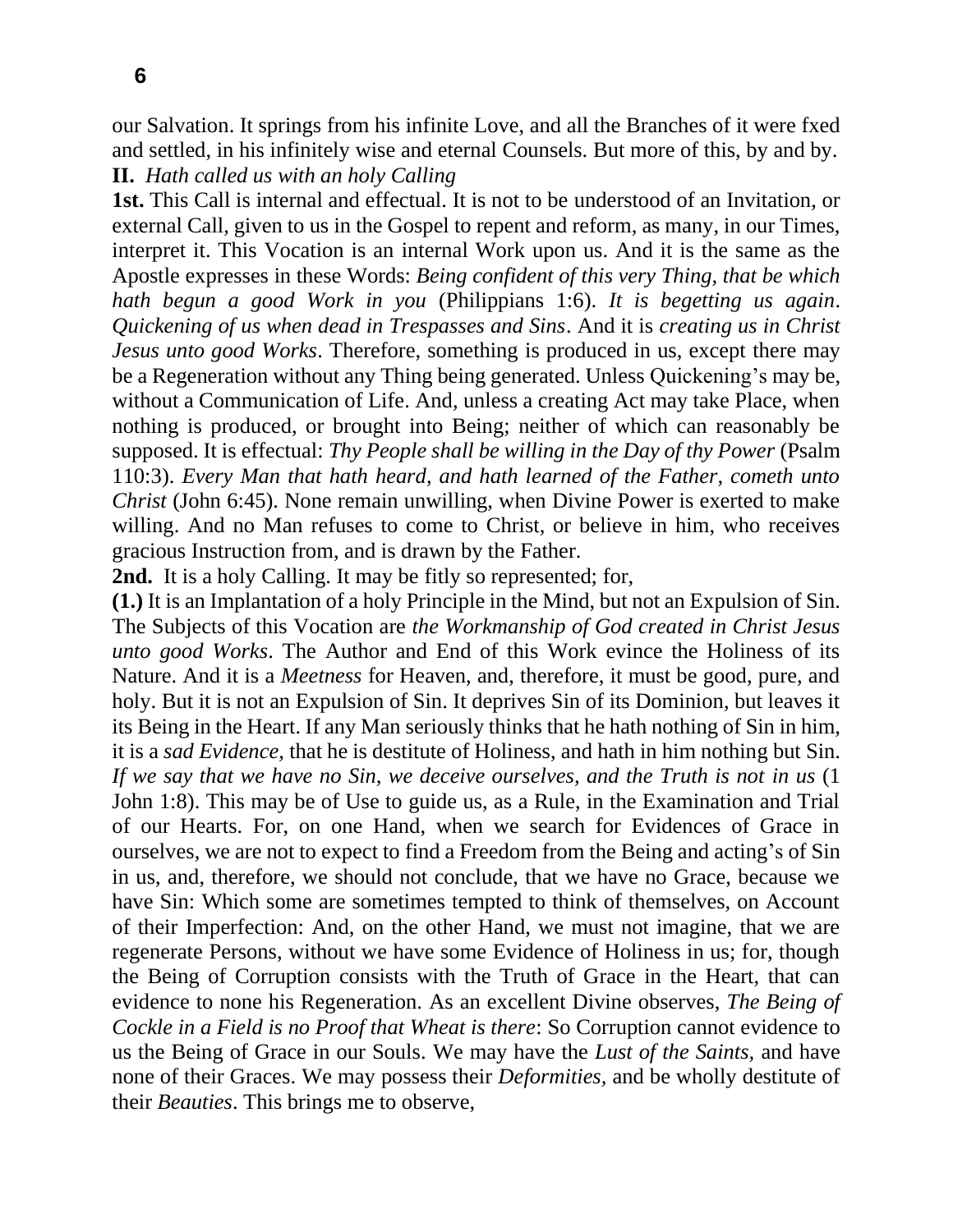**(2.)** All the acting's of our Minds, according to this Principle, are holy and spiritual. The regenerate Part of a Believer *delights* in the Law of God, and *serves* it. And, therefore, we may know from what Principle the Acts of our Minds spring, by a proper Consideration of their Nature: Whether they arise from the *Flesh,* or from the *Spirit*. All *vain* Imaginations: All *irregular* Thoughts: All *disorderly* and *inordinate*  Desires: All *evil* Tendencies in our Affections, take their Rise from the Flesh in us. And every pure, spiritual Act, springs from the heavenly Principle in our Souls. The Want of a due Attention unto this hath sometimes been the Occasion of *great Perplexities and distressing Fears,* to truly humble and holy Persons. And let us carefully remember this, that whatever we think of ourselves, and what Opinion so ever others may have of us; we are no *farther* holy, than this *spiritual Principle* is exercised in our Minds, upon Objects of a spiritual Nature, to which it is congruous. This, it may be, will furnish many of us with just Cause of great Humiliation, and convince us, that we have *sad* Reason to cry out; *Oh, our Leanness, our Leanness, the treacherous Dealers have dealt treacherously!*

*Secondly. Neither Salvation, nor Calling, is according to our Works.* Grace and Works are set in Opposition, whenever the Causality of our Salvation is treated of. They cannot be, therefore, *Con-causes* of it, *If it is of Grace, then it is no more of Works, otherwise Grace is no more Grace*: *If it be of Works, then it is no more of Grace, otherwise Work is no more Work*. *It is not of Works, lest any Man should boast*. (Romans 11:6, Ephesians 2:9).

Men have always endeavored to establish the Doctrine of Salvation, by Works, at least, in Part; and on this Subject they have expressed themselves variously, but much the same Thing is meant. It ought to be observed that Language is entirely arbitrary, and, therefore, variable, and may be changed according to the Inclination of Writers. But Principles are eternal Things, whether true or false. That which was once a Truth will forever remain such, and that which once was false can never become true. But a Change in the Mode of Language, whereby Doctrines are expressed, sometimes is taken for an Advancement of *new* Thoughts, or the Striking out of *new Light,* upon Subjects, natural, and, supernatural. Whereas no new Ideas are brought forth, and presented to View; they are no other than old Thoughts put into a *new Dress,* which makes not the least Alteration in their Nature; they are still the very same they always were, whether true or false. And, therefore, it is an Evidence of Weakness and Vanity in those Men, who seem willing to have it thought, that they make new and farther Discoveries, when they convey only *old*  Notions, put into a later and more fashionable Garb, according to the Fancy and Humour of the Age, wherein they happen to live. Thus it hath fallen out on the Subject under our present Consideration: Sometimes it hath been said, that Works are a proper Condition of Salvation, on which it is suspended: Or it is by sincere Obedience, in Opposition to feigned: Or there is a Congruity and Fitness, in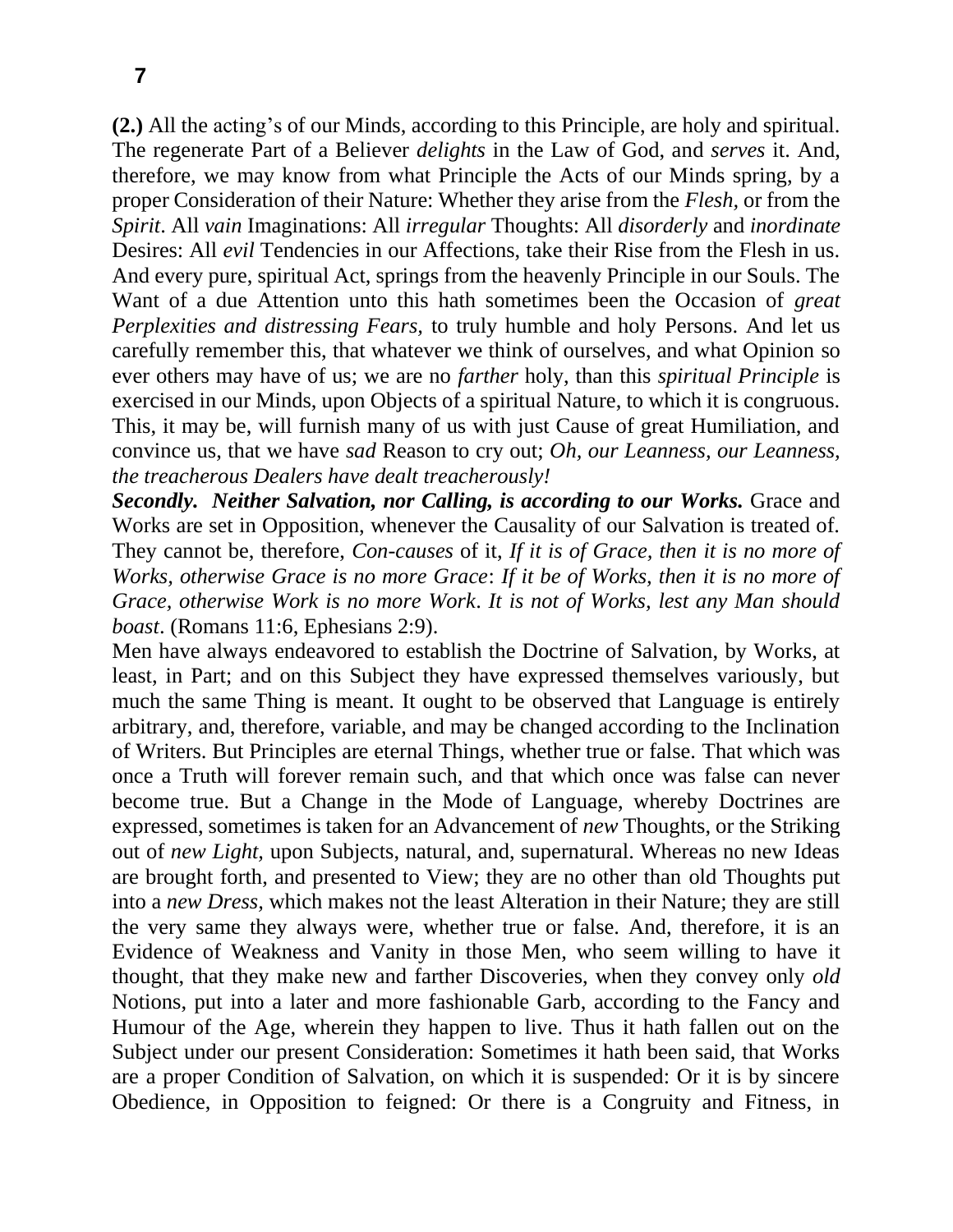Repentance and Obedience, to entitle us to the saving Benefts of Christ: Or, as the *modish* Authors of our Times speak, real, *i*.*e*. personal Holiness, or personal Worth, renders us ft Objects of pardoning Mercy, and of the Complacency or moral Approbation of God, which, they say, it was absolutely impossible that the Obedience and Sacrifice of Christ could do. Now it is easy to observe, that the same Thing is contended for, in these various Forms of Speech, *viz*. that Salvation and Happiness are the proper Fruits of our Repentance and Obedience, and not Effects obtained for us by the Righteousness and Sacrifice of Christ. For, it seems, the whole Efficacy of his Obedience and Sacrifice, in the Business of Remission and Acceptation with God, is wholly dependent on, and in Pursuance of a Divine Decree, that so it shall; it results from our good Dispositions and worthy Actions. *This is a Renunciation of the whole Gospel*. We are told, that the Grace of God confers, and the Death of Christ procured for us, *antecedent Blessings,* and that this is the *grand*  Point, which the Apostle *Paul,* with so much Reasoning, proves, particularly, in his *Epistle* to the *Romans*. Well, what are these antecedent Blessings? Are they Pardon, Peace, Reconciliation, Acceptance with God, Regeneration, Sanctification, and a Right to future Blessedness? No. What are they then? They are nothing more than God's telling us, that he will pardon and save us, if we render ourselves, by a suitable Temper and becoming Behavior, the ft Objects of his moral Approbation. The Divine Declaration, that God will save us, if we ft ourselves for Salvation, is said to be owing to the Sacrifice of Christ; but our Right to Salvation results from that Fitness in us, and not from his Sacrifice.

And, God's acquainting us, that he will save us, upon that Fitness being found in us, is an Act of Favor, and is to be ascribed to his Grace; but our Title to Salvation arises from that Fitness in us to be pardoned and saved. Men may dispute, while they please; but the Truth is, it is Salvation itself that is the Thing intended by the Apostle, and not a Declaration, that God will pardon and fare us: And he designs good Works, call them what you will, when he excludes them as a Cause of Salvation. If, therefore, any Works save us, they must not be good, but sinful Works.

**I.** *Neither is according to the Desert of our Works.* It ought to be observed, that, by Works, Obedience is intended, or Actions which are materially good. For, surely, no Man can be so stupid as to imagine, that a direct Violation of the Law merits the Divine Regard, and entitles the Offender to Benefits: And, therefore, Works must mean Duties performed, and not Sins committed, Now, Salvation is not according to the Desert of that Obedience, which Men endeavor to yield to the Law of God. For, though Duty is good, materially considered, yet it hath the Nature of Sin in it, by Reason of the Virtuosity of the Person who performs it. And so he demerits Punishment, even in Duty, not as he attends to Duty; but as he performs it not, in that holy Manner which the Law requires him to do it. And if the best Actions of Men render them worthy of Censure, because of the wrong Manner of their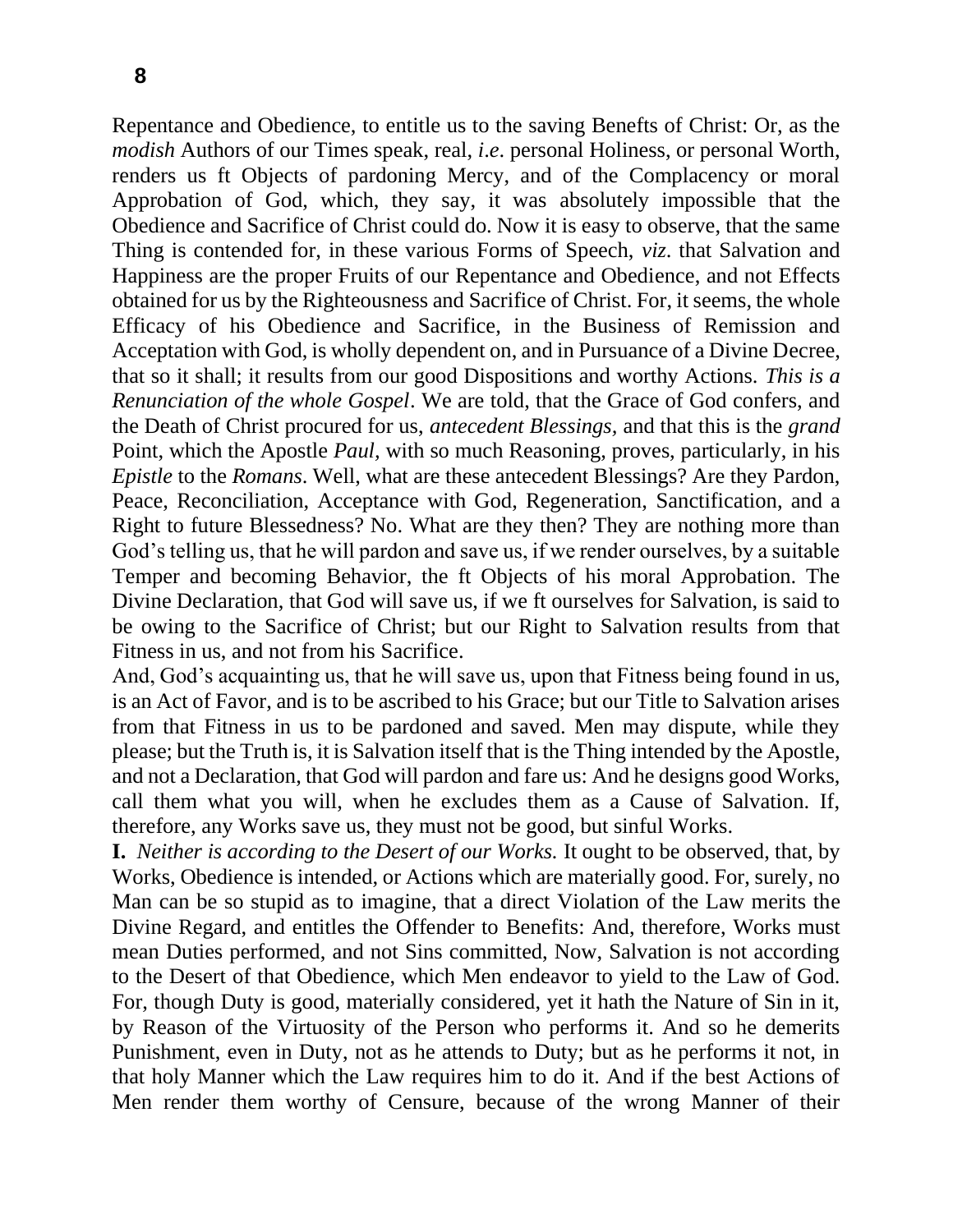Performance, it is *senseless* to imagine, that they merit the Favor of God, or thereby qualify themselves for the Reception of Benefits from him. How then can it be thought, that Salvation, or Vocation, is according to the Desert of our Works?

**II.** *Neither is according to the Nature of our Works* Such as we are in our natural Dispositions, such are all our Actions, as to their Kind. I do not mean, in Respect to the Matter of our Actions: Or that they are materially sinful. But what I intend is, that whatever we do, is, in its Kind, or as it is acted by us, congruous to the governing Disposition of our Souls. So that, in doing what is materially good, we are evil, and all our Actions have the Nature of Sin in them. Such as the Spring of Action is, such must the Action be, evil, if that is evil, though not materially, yet as proceeding from a corrupted Principle and Fountain. No Action that is properly good, can be performed by a Person, who is destitute of good Principles, any more than sweet Streams can flow from a bitter Fountain, which is impossible. *The carnal Mind is Enmity against God, it is not subject to his Law, neither, indeed, can be* (Romans 8:7). And, *without Faith it is impossible to please God* (Hebrews 11:6). It must be concluded, therefore, that Salvation is not according to the Desert, or Nature of our Works. And this leads me to observe two Things, with Respect to our Vocation.

**III.** *It is an Act of pure Grace or free Love.* For, prior to this Work upon us, we are not the Subjects of any good Dispositions, nor are capable of performing Service, in an acceptable Manner. And, consequently, our Vocation is the mere Effect of the Grace and Mercy of God. *Not by Works of Righteousness, which we have done, but of his Mercy hath he saved us by the Washing of Regeneration, and the Renewing of the Holy Ghost* (Titus 3:5). *But God who is rich in Mercy, for his great Love wherewith he loved us, even when we were dead in Trespasses and Sins, quickened us together with Christ* (Ephesians 2:4, 5, 6). *Blessed be the God and Father of our Lord Jesus Christ, who of his abundant Mercy hath begotten us again to a lively Hope, by the Resurrection of Christ from the Dead* (1 Peter 1:3).

**IV.** *Grace specifically differs from the best Thing that is in a natural Man.* An unregenerate Person may be humble, modest, affable in his Temper and Behavior; he may maintain strict Probity and Honor, attend unto religious Duties, and have what is lovely and amiable, as the young Man of whom we read in the Gospel, concerning whom it is said, that our Lord *loved* him, *i*.*e*. approved of his virtuous and just Behavior. But Grace is of a nobler Nature, than the most excellent Thing that is found in an unregenerate Person.

Regeneration is not a Work upon Dispositions which are in us previous unto itself, but at as the Implantation of Principles in us, which are entirely new. And, therefore, it is represented, as giving us a *new Heart,* and a *new Spirit* within us. This it is which distinguishes us from Persons unregenerate, and makes us truly excellent. Hence the Saints are said to be the *excellent in the Earth, in whom is all Christ*'*s Delight*. The Fruits of the Spirit are in none, before they are born of the Spirit. Grace is not the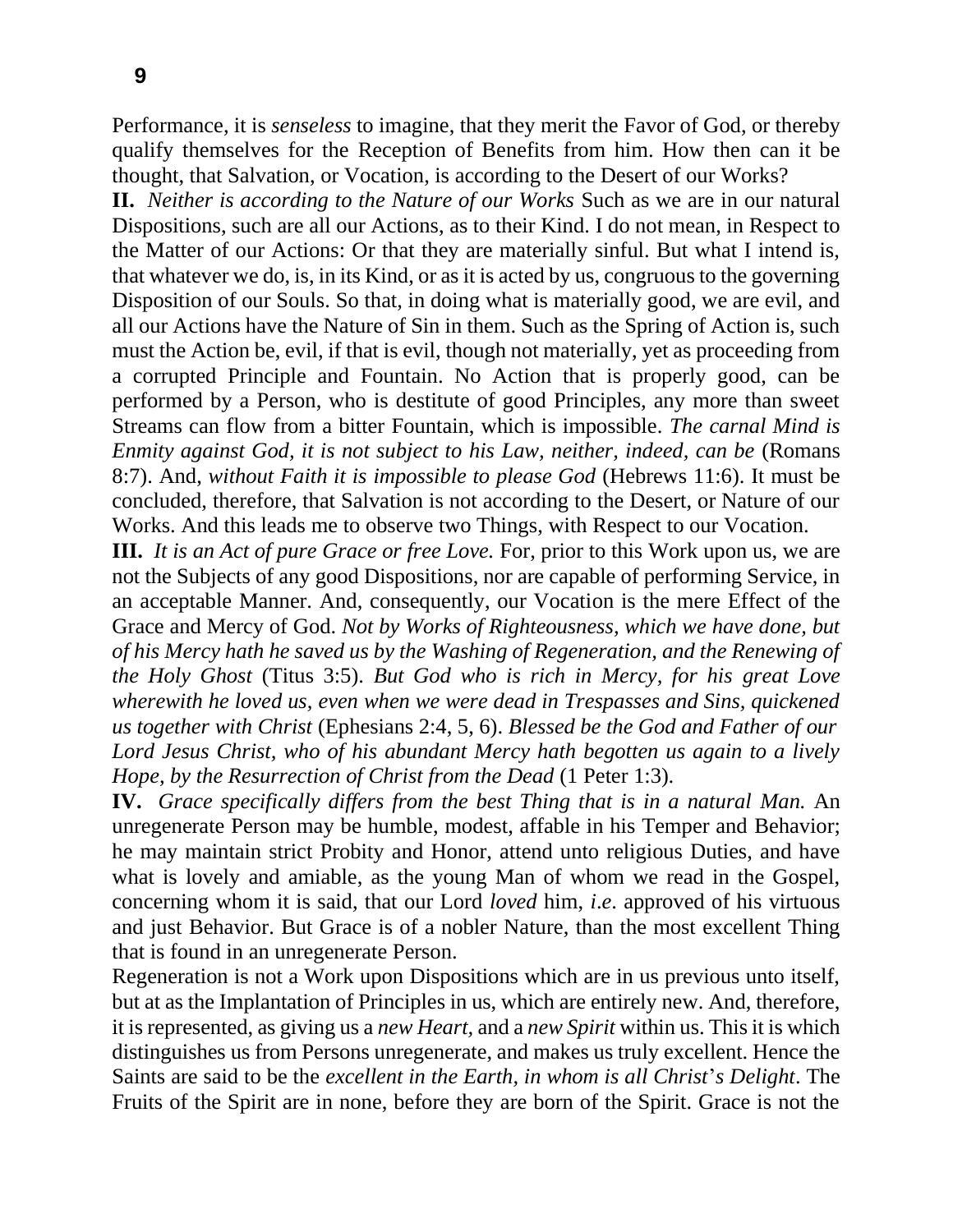Excitation or drawing forth of natural Principles into Act, by Influences and Impulses from God; but it is a new Nature created in the Soul. For which Reason it is said: *If any Man be in Christ, he is a new Creature*; *old Things are passed away, and all Things are become new* (2 Corinthians 5:17). So that, there is no Congruity between Grace and those Principles, which are in us before its Production. Nor is it communicated to us, because of any Fitness in us for it, or because we are disposed to receive it, or act agreeably unto it. Faith, Hope, Love, Fear, Humility, Meekness, and all other gracious Principles, differ specifically from all that is in us, while we are in an unregenerate State. Nor is it possible, by any Operation whatever, to cause an unregenerate Mind to believe, hope, love God, or reverence and adore him, and yield a holy spiritual Obedience unto him. The Mention which some make of a Divine Influence, in Regeneration, means no more, than stirring up natural Principles unto holy Acts; which is far from Truth, and is absurd, for Enmity cannot be made to love; that involves a Contradiction. But, by the Allowance of a Divine Influence to excite corrupt Nature unto gracious Acts, many are imposed upon, and persuaded to think, that it is ancient Truth which is meant; but it is entirely a Mistake, which might be easily discerned, if too many among us were not foolishly credulous, and disposed to entertain a favorable Opinion of some Sort of Men, who court their Esteem. I am sure it is high Time for us to be upon our Guard, if we design to retain the Truth of the Gospel. For no small Number make sad Improvement, of those Modes of speaking on Evangelical Doctrines, which are now much come into Fashion. But I go on to consider,

*Thirdly. The positive Assertion in the Text: God hath saved us, and called us with an holy Calling, according to his own Purpose and Grace, which was given us in Christ, before the World began*.

**I.** *Purpose intends the Decree of God, which is called,* the *Counsel of his Will*  (Ephesians 1:11); because of the Wisdom which is displayed therein, and because it is his good Pleasure, or the pure Result of his sovereign Will; he formed the Plan and Model of our Salvation, in his infinite and eternal Mind, and fixed upon all the adorable Methods, whereby it was accomplished. He willed not to impute Sin to us: *God was in Christ reconciling the World unto himself, not imputing their Trespasses to them*. His Intention was, that Christ should come under the Law, obey it, and bring in for us an everlasting Righteousness. He decreed, that our blessed Lord Should bear our Sins, and become an atoning Sacrifice for them, that we might go unpunished, or escape that dreadful Wrath and Vengeance, whereunto we were obnoxious: And his Law and Justice sustain no Loss by our Pardon and Impunity. Again, he formed a Design and Resolution to communicate Holiness unto us, or to regenerate and sanctify us, and make us meet for the Fruition of himself.

**II.** *This is his own Purpose, properly his; for it is the Effect of his own Love without any external Motive and Inducement.* And it is his own Contrivance, peculiar to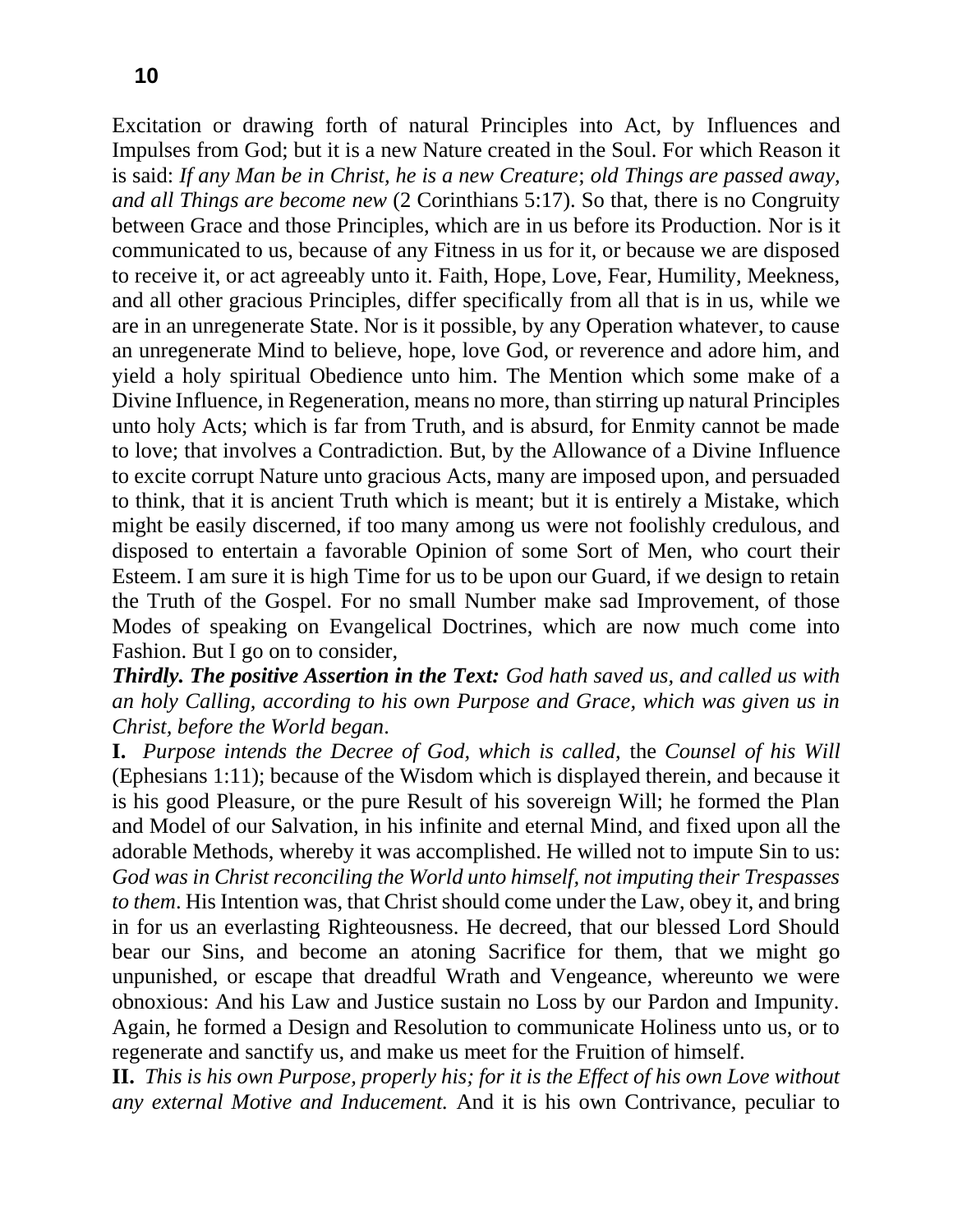himself. He only could determine in what Way it became him to recover us from Ruin, and bring us to Glory. So wonderful is the Method of our Pardon and Salvation, that the Nature of it evinces it to be the Contrivance, not of fnite, but infinite Wisdom. Whether Holiness, Righteousness, and Justice, or Kindness, Grace, and Mercy, are more illustriously displayed therein, we are not able to say, but must eternally adore the infinitely wise Provision, which is made in the Scheme of our Salvation, for the astonishing Discovery and Exercise of each, ill entire Harmony and Agreement: Mercy and Truth meet together: Righteousness and Peace kiss each other, in the Affair of our Redemption.

**(1.)** Salvation is according to this Purpose. The Father, in Pursuance of his own Decree and Christ's Undertaking, said our Iniquities upon him: And made him to be Sin for us. Agreeably to his everlasting Counsels, *when the Fulness of Time was come, he sent forth his Son made of a Woman, made under the Law, to redeem us that were under the Law, that we might receive the Adoption of Sons* (Galatians 4:4, 5). Our Saviour's being made a Curse for us, to redeem us from Condemnation, was according to this gracious Purpose. And the Expiation of our Guilt, by his Subsection of it, and Atoning for it, was the Accomplishment of the Decree of the Father, who eternally resolved upon our Remission. The whole Order of Salvation, in all its Branches, and in Relation unto all its Subjects, is according to that Plan, which was formed in the Divine Mind. For it is of the Father that we are in Christ Jesus, and he makes him unto us, Wisdom, Righteousness, Sanctification, and Redemption. Hence all that our Saviour did and suffered, was the Fulfillment of the Father's Will, and the Discharge of that Work, which he gave him to do: *I came down from Heaven, not to do mine own Will, but the Will of him that sent me*. *I bare finished the Work, which thou gavest me to do*. Our Salvation, therefore, or our Right to Pardon, Freedom from Condemnation, and Title to Life, arising from the Obedience, and Sufferings, and Death of our blessed Lord, is according to the wise, the gracious, and sovereign Will and Counsel of the Father. And, *herein be abounded towards us, in all Wisdom and Prudence*.

**(2.)** Vocation is according to this Purpose of God. The Subjects of it are the Objects of his eternal Choice unto Salvation. *God hath from the Beginning chosen you to Salvation through Sanctification of the Spirit, and the Belief of the Truth* (2 Thessalonians 2:13). Calling, therefore, is the Accomplishment of God's gracious Decree concerning us. And hence, we are said to be called according to his Purpose: *We know that all Things work together for Good to them who love God, to them who are the called according to his Purpose*. Since it was the Determination of God to regenerate, sanctify, and make us meet for Heaven, or to *call us unto his eternal Glory*: Calling doubtless is effectual. For God did not purpose to work that in us, which he could not effect; nor could he design to produce Holiness in us by his powerful Influence upon us, if he knew our Nature and Make to be *unfit,* or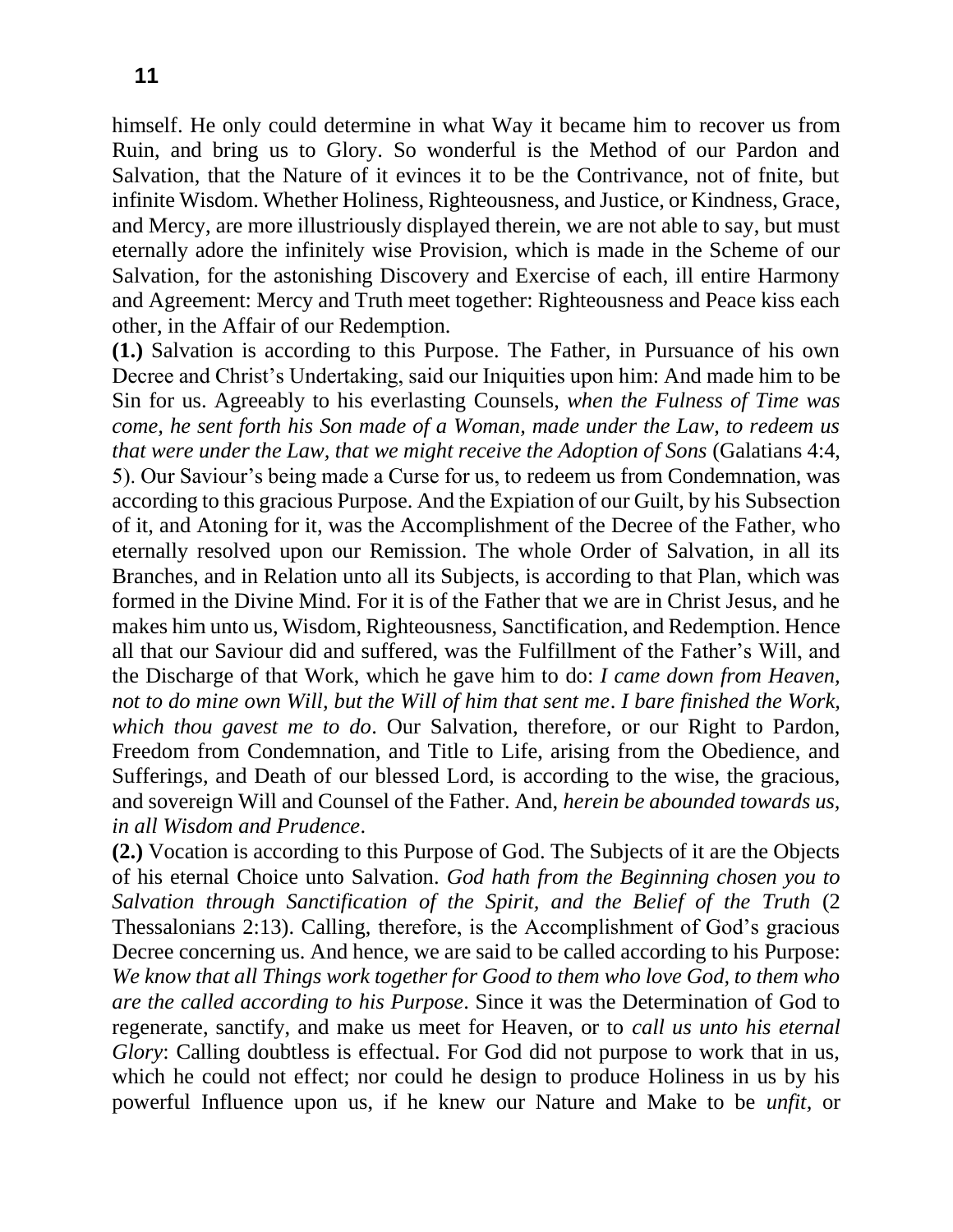*improper*, to be operated upon by his infinite Power. And, consequently, this Vocation is effectual. God intended what he knew himself able to produce: He purposed to convey to us what he knew we were capable of receiving, though not of acquiring, even with Helps and Assistances afforded to us.

Capable we are of being wrought upon, by infinite Power; but capable we are not of being helped to see, because we are destitute of a visive Power; capable we are not of being assisted to act, because we have not Life, a Principle of Action. Capable we are not of being enabled to love God and Holiness, because we are Enmity against God, and all real Holiness. But we are capable of receiving, by Infusion, Light, Life, and a Principle of Love, though we are *Darkness*, are in a State of Death, and are Enmity itself against God. It was the Purpose of God to give us new Hearts and new Spirits, as his Promise evinces; and, when a new Heart and a new Spirit is given, we are capable of being assisted to act in a holy spiritual Manner, but not before: Any more than a Man can be assisted to see, without a visive Power, or be enabled to act without Life, or a Principle of Action, or than Enmity can be assisted to love. As the Purpose of God took Place, in our Redemption: So it shall be accomplished, in Vocation, in all its Objects. And this Work must be effectual in everyone, who is the Subject of it.

**III.** *Salvation and Vocation are according to "Grace", which was given us in Christ before the World began*.

**1st.** It is necessary here to enquire what is intended by *Grace*.

**(1.)** That sometimes means the Goodness, free Love, and Kindness of God. Thus in these Words: *By Grace are ye saved* (Ephesians 2:5). The sovereign and unmerited Favor of God is the Origin of our Salvation. That is the Fountain of all the Branches of our Recovery and Happiness. Election to Salvation was not of Works, but of Grace. The Constitution of Christ to be our Head, Mediator, and Saviour was an Act of free Favor. The Gift of Christ to us, and for us, was an amazing Instance of rich and glorious Grace. *God so loved the World, that he gave his only begotten Son*  (John 3:16). It was an illustrious Act of Grace in God to deliver him up to Suffering and Death for us. *God commended his Love towards us, in that, while we were yet Sinners, Christ died for us* (Romans 8:7). Our Redemption, or the Forgiveness of our Sins, is *according to the Riches of the Father*'*s Grace,* as the meritorious Cause is Christ's Blood: Our Justification is a gratuitous Act: *That being justified by his Grace* (Titus 3:7). In a Word, all the Parts of our Salvation spring from the Fountain of God's good Pleasure, or his rich Mercy and Kindness. Pardon, Peace, Acceptation, Freedom from Condemnation, and our Right to eternal Life are all derived from the everlasting Love and Grace of God. Our Vocation is the Fruit and Effect thereof: *I have loved thee with an everlasting Love, therefore, with loving Kindness have I drawn thee*. And abundant Mercy is manifested in begetting us again unto a lively Hope. The rich Mercy and great Love of God are gloriously discovered,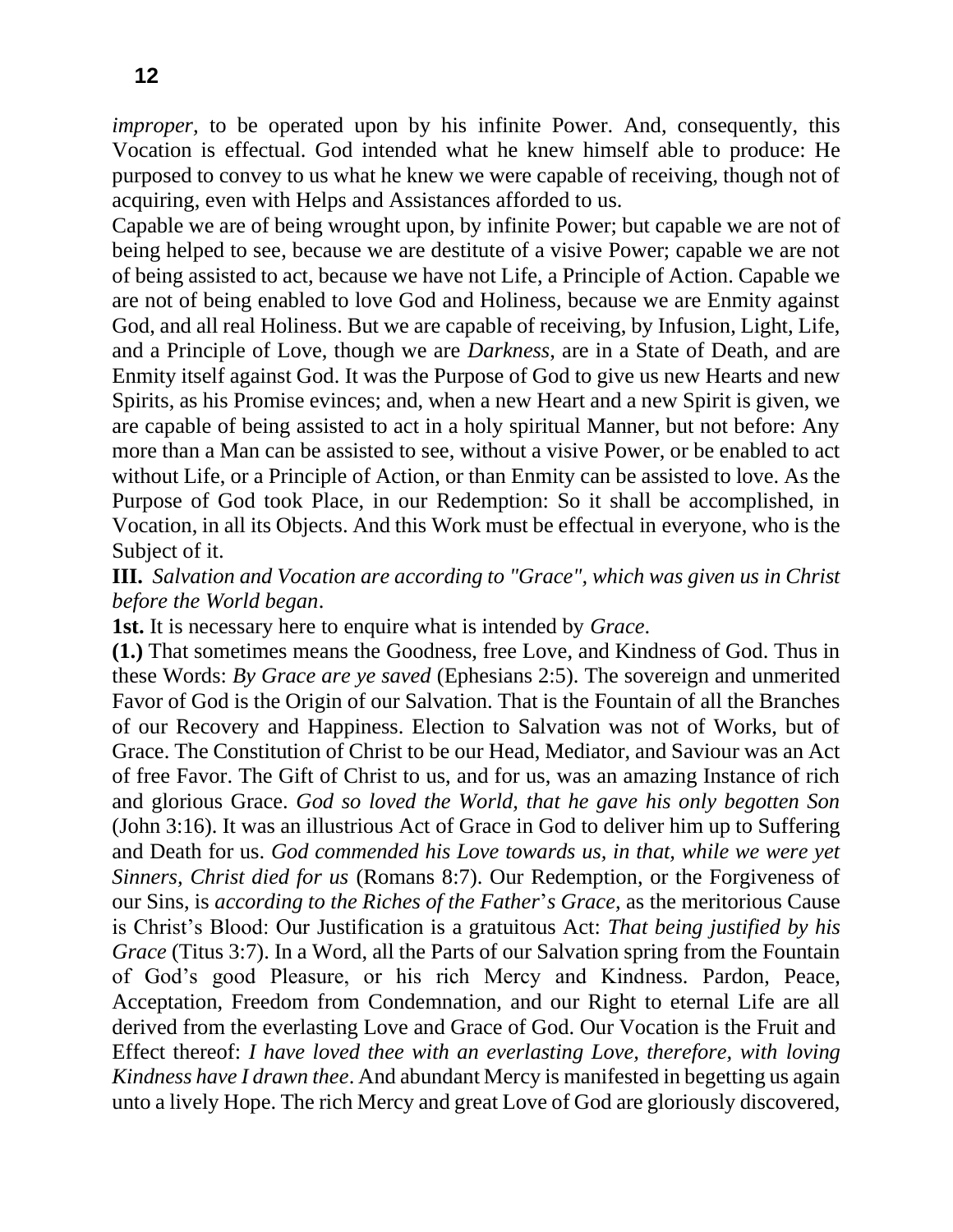or shine forth, in quickening us, when we are dead in Trespasses and Sins. Our Nature and Conduct are a full and irrefragable Proof of this important Truth.

We are Enmity against God, and have not the least Degree of a friendly Disposition towards him, nor any Desire of an Acquaintance with him, or of enjoying him, the Origin of Blessedness. To suggest, that Men naturally have any such Desire, or can have, is the ready Way *to flatter them into Hell,* I am bold to say it, though I am sensible, that it is absolutely contrary, to the *fashionable* Divinity of our Times. I use this Plainness and Freedom in Speaking, because I am more and more convinced, by various melancholy Things, which daily occur, that this is a Season, wherein, in an especial Manner, we ought to be *open* and *explicit,* in asserting Truth, if ever there was such a Season, since the *Christian* Name was known in the World. It is evident, that Salvation and Vocation are according to the free and unmerited Love of God. But I humbly apprehend, that is not designed here; my Reason for it is: This Grace was given us, which is a Mode of speaking, that is not properly used of the Love of God, itself. His Love was fixed upon us in Christ before the World began; but it seems to me not agreeable, strictly speaking, to say of Divine Favor, itself, that it was given us. And, therefore, I rather think, that by Grace here we are to understand, **(2.)** The Effects of Divine Love, which may be called Grace, because they spring from it. And, those Effects, are all spiritual, and eternal Blessings: Or Grace and Glory, which we receive from God in this World, and shall enjoy in the next. *The God and Father of our Lord Jesus Christ blessed us with all spiritual Blessings, in heavenly Places, in Christ*. There is no spiritual Blessing, which is not included in this Act of the Divine Father. It comprehends all and everyone, Adoption, Pardon, Peace, Acceptation, Grace for our Sanctification, and Preservation in this State, and everlasting Blessedness, in the immediate Presence of God, hereafter.

**2nd.** This Grace, or these spiritual Blessings, were *given us in Christ*. This supposes that Relation, or Union, which subsisted between Christ and us, when this Act of the Father was put forth. He was our Head and Representative, and we were included in him, and represented by him. And, therefore, what was given to him for us, as standing in the Capacity of a Representative Head, with the strictest Propriety, may be said to be given to us in him. And this Act of the Father was a real Grant, Promise, and Donation of Grace, in that comprehensive Sense, which is above explained.

**3rd.** This Grant, or Donation of all spiritual Blessings, was *before the World began*: That is to say, in Eternity, or before the Commencement of Time. For this Phrase is used to express the everlasting Date of that to which it is applied: *In Hope of eternal Life, which God, that cannot lye, promised before the World began*. And the same Idea is expressed by another Phrase, which is much like to this, *viz*. before the Foundation of the World: *God blessed us with all spiritual Blessings in heavenly Places, in Christ*: *According as he hath chosen us in him before the Foundation of*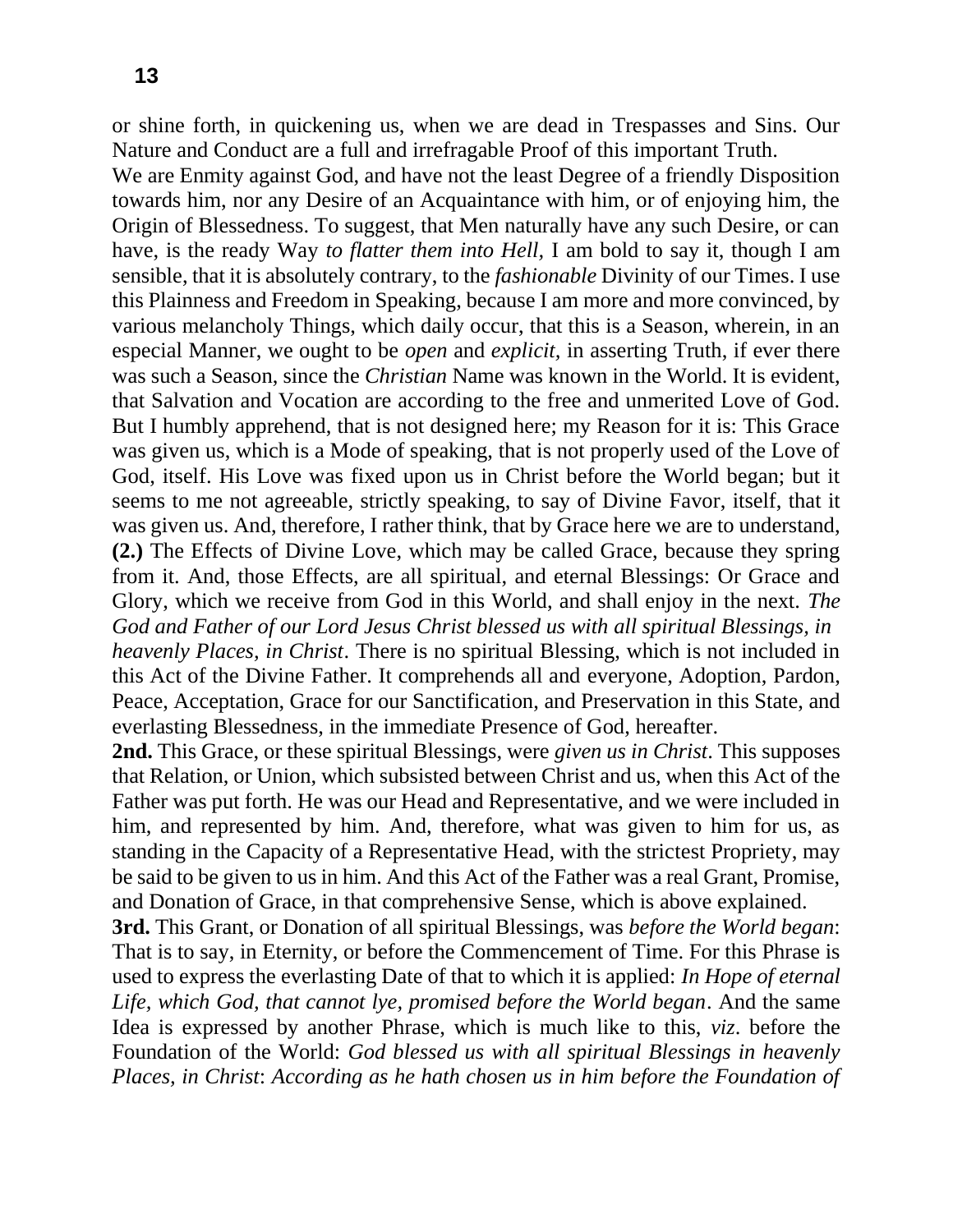*the World* (Ephesians 1:4). The Act of blessing us with all spiritual Blessings, is, therefore, of the same Date with our Election, which is eternal.

Our Non-Existence is no Objection at all to this Conferring of a Right upon us to there Blessings, any more than it is to our Election. For, if they who are not, may be chosen, they who do not at present exist, may have a Right conferred upon them unto Benefits, in one who represents them. If any shall say, this is a Collation of Right upon nothing, since they were not: I would say, God chose nothing, since they did not exist, who are supposed to be the Objects of the Divine Choice. Our Reception of Divine Blessings necessarily supposes our personal Existence; but the Conferring of a Right upon us to those Blessings, no more requires, or supposes, our present Existence, than the Divine Election of our Persons to eternal Salvation requires, or supposes, our present Existence. I confess, that I have been somewhat surprised, to hear some very intelligent Persons object, in this Manner, unto what is now pleaded for, and am persuaded, that, if they thoroughly examined, into the Nature, Force, and Consequence of Objections of this Sort, they would be convinced, that they are by no Means to be admitted. If our Faith in heavenly Mysteries is to be directed by, and accommodated unto, Rules, which pass for *Learning* among Men; I am satisfied, that it must be very incomplete, and in many other Particulars much corrupted, as well as in this Instance we have now before us. In order to set this Doctrine in as clear a Point of Light as I can, I would propose to Consideration the following Things:

**(1.)** Christ was constituted a Head to us, in Eternity, by the Divine Father, with his own Consent. I suppose it will be granted, that the Covenant of Grace and Peace, wherein the Business of our Salvation was settled, provided for, and secured, was entered into, in Eternity, by the Father, and Jesus Christ, our Mediator and Surety. That Covenant was not made or entered into with him in a *private* but *public*  Capacity; or, therein he was appointed to be, and, in the *Repute* of the Father, he then was, the Head and Representative of all the chosen People of God. And, consequently, the Covenant of Grace not only had Relation unto, or concerned them, and respected their final Happiness; but it was made with them in him, as their Representative in that Transaction. I have always much approved of what the Assembly of Divines say on this Subject, *viz*. *That the Covenant of Grace was made with Christ, as a Head, and with all the Elect, in him, as his Seed*. Our Saviour *was set up from everlasting, from the Beginning, or ever the Earth was (Proverbs 8:23):* Which respects the Father's Designation and Appointment of him to be our Mediator and Head, unto which he consented, and became invested with that Office, tho' his human Nature did not then subsist, wherein he was, in the Time agreed on between the Father and himself, to do and suffer for us, all that which, in this Covenant he stipulated to do and suffer, in order to our Security, in Subordination to the Glory of all the Divine Perfections. Upon this Designation of the Father, and his own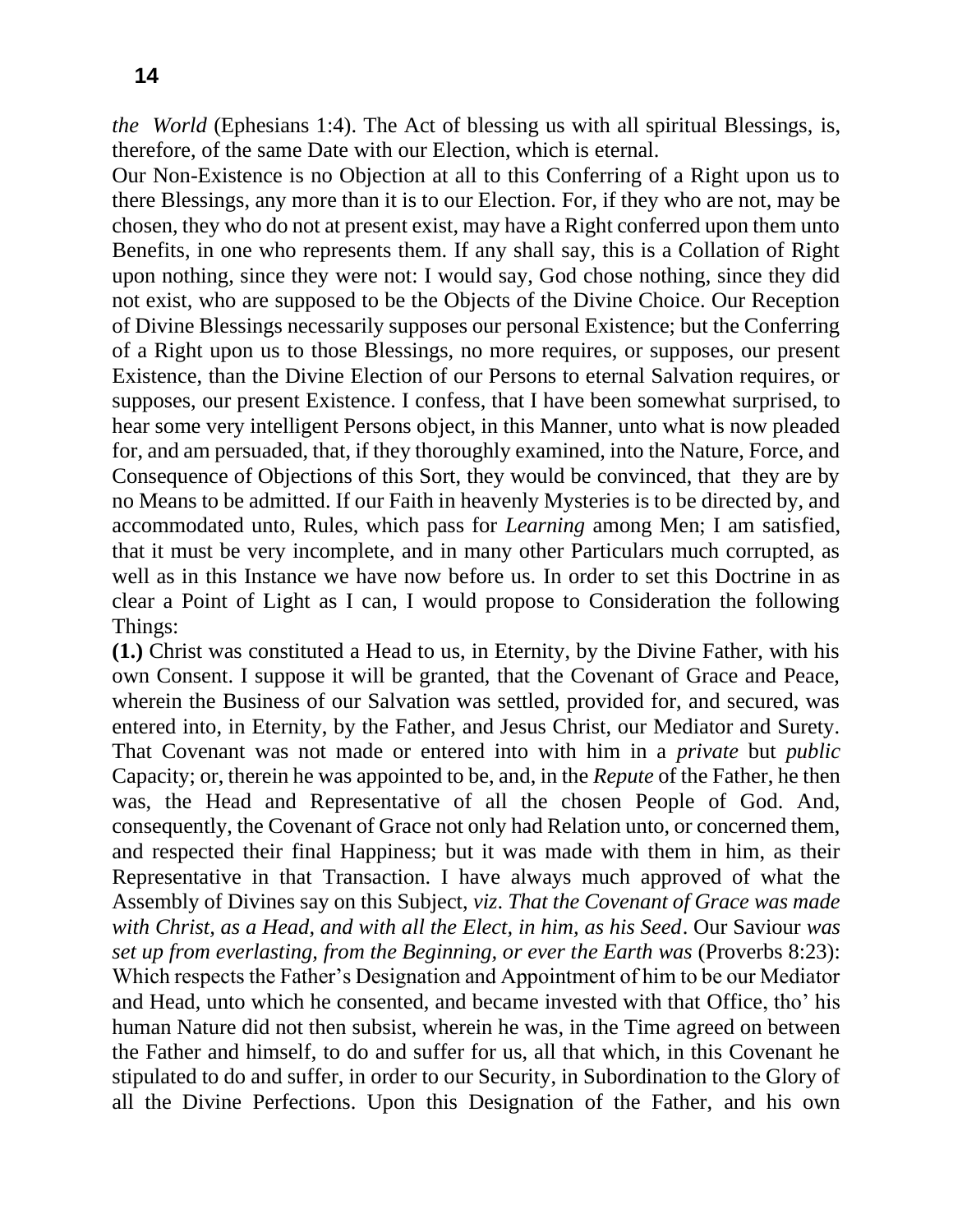undertaking to be our Mediator and Head, he became such in the *Divine Repute, and represented us, notwithstanding his human Nature then subsisted not, and tho' we* were not then personally existent. The Promises, therefore, which the Father made to him in this Covenant, that had Respect to us, or which express the Privileges and Blessings, which are to be received and enjoyed by us, are to be considered as made to us in him, as our Representative. If Christ was then constituted a Head, it must be concluded, that he then had Members, who were considered in him, or who were his Body, and in Union with him; for he was not a Head without Members. And it must be observed, that both the Natures of Christ are included in this his Relation to us as a Head: And, as the present Subsistence of his human Nature was not necessary unto his becoming a Head to *the Church of the First-born, whose Names are written in Heaven,* so our personal Existence was not necessary unto our becoming his Members. The certain future Subsistence of his human Nature was a sufficient Foundation for his Headship to us; and the certain future Existence of our Persons, was a sufficient Ground, for our becoming Members of him. If this Reasoning is not allowed of, for my Part, I am not able to discern how it was possible, that our Saviour should be a Head unto the Church of God, before the Time of his Incarnation. But, surely, it is not to be imagined, that the Church was without a Head, until Christ became incarnate. This is a farther Proof, that heavenly Mysteries are not to be limited by, nor accommodated unto, those Rules which are called *Learning* among Men; and may justly convince us that those Rules, of what Use so ever they may be in other Things, in divine Truths, are, not only useless, but pernicious: Which is a proper Reason for an utter Rejection of them in Evangelical Doctrines, let some Persons say what they please in their Favor. If we will form our Notions of the sublime Mysteries of Christianity, *by Rules of Art, or human Science,* which are allowed to be of Service in reasoning upon natural Truths, I am sure, our Conceptions concerning super natural Truths must be, not only exceedingly imperfect, but also, in various Instances, certainly false: The Reason of which is evident; those Mysteries are Truths which *Eye hath not seen, nor Ear heard, neither have entered into the Heart of Man* (1 Corinthians 2:9); *i*.*e*. they are Doctrines absolutely unknown to the human Mind, and are not inseparable from, nor have any Connection with, such Truths, as Men, by the utmost Stretch of Reasoning, can acquire the Knowledge of. All Objections, therefore, unto God's eternal Acts of Favor towards us in Christ, our Head, which proceed upon, or arise from this *Axiom,*  That nothing can be predicated of a *Non-ens,* or what is not, or hath not present Being, are *fond,* and not of the least Weight.

**(2.)** The Father promised and gave, or made a Grant of, all those Favors and Blessings unto us in Christ, which are comprised in our full Salvation. The Covenant of Grace contains in it every saving Benefit: And, therefore, *David* says concerning that Covenant, *This is all my Salvation, and all my Desire* (2 Samuel 12:5). There is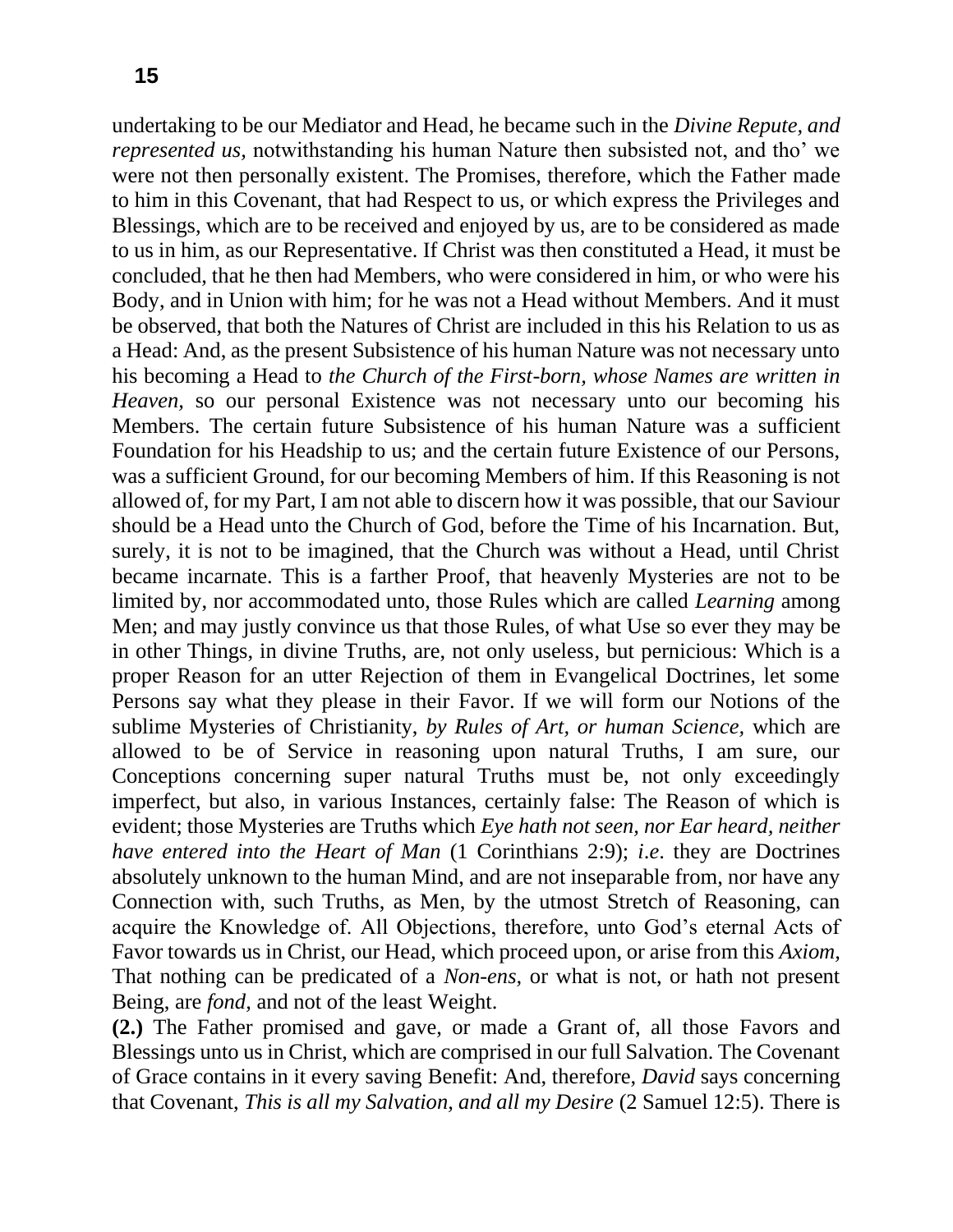one *grand* Promise of the Gospel, which is comprehensive of everything that is conducive unto, and wherein our final Felicity consists, *viz*. the Promise of eternal Life. This Promise was made in Eternity:

*In Hope of eternal Life, which God, that cannot lye, promised before the World began* (Titus 1:2). Pardon of Sin, and all that is therein included — the Acceptation of our Persons — Grace for our Regeneration, Sanctification, and Preservation in this World — and that Glory which we shall possess in the next, were promised by the Father to Christ, our Head, from everlasting, or before the World began, and unto us in him, as our Representative, in those federal Transactions which passed between the Divine Father and himself, as Landing in the Capacity of Mediator. What he did and suffered, in order to our Salvation, in his mediatorial Capacity, was in the Fulness of Time; but his Investiture with the mediatorial Office was before the Commencement of Time: And whatever spiritual Blessings we now receive by Faith, and all that Blessedness which we shall partake of in the future State, were given us, in Christ, in this everlasting Covenant.

**(3.)** Right to Grace and Glory, or unto all spiritual Blessings, arose from this Divine Grant and Promise of them to us in Christ, our Head. As by a Deed of Conveyance a Child unborn may become Heir unto an Estate, or as Right to an Inheritance arises to one not yet born by Virtue of a Deed of Conveyance, so Right to Pardon, Peace, Freedom from Condemnation, Acceptation with God, and unto Grace and eternal Glory, arises from the Divine Promise and Grant of those Blessings to us in Christ, our Head, in the everlasting Covenant. And this Grant was made to Christ on Conditions required to be performed by him, and which he stipulated to full. His Performance of these Conditions, therefore, confirms our Right unto those Blessings, and ascertains our Reception of them. They are free Gifts to us; but on the Part of our Saviour they are Debt, or he hath procured them for us by doing and suffering the Will of the Fathers; on Condition of which this Grant of them was made to him, as our Surety and Head. Hence he makes a Demand of Glory in Behalf of his People: *Father, I WILL, that they also, whom thou hast given me, be with me where I am, that they may behold my Glory, which thou hast given me* (John 17:24). This Right is not known to us, is not *actionable* or *pleadable* by us, until we receive Grace from God to make as *meet* for Heaven; but the foederal Transactions of the Father and Christ inverted us with a Right to all spiritual Blessings, tho' we knew it not, nor could plead it.

**IV.** *Salvation and Vocation are according to Grace, which was given us in Christ "before the World began".*

**1st.** Salvation is according to that Grace. The Bestowment of spiritual Blessings upon us in Christ did not prevent our Apostacy, and Ruin, in Consequence thereof. *Adam* was the Head and Representative of the Elect as well as of the Non-elect, and they are equally chargeable with his Offence: They, no left than the Rest, derive a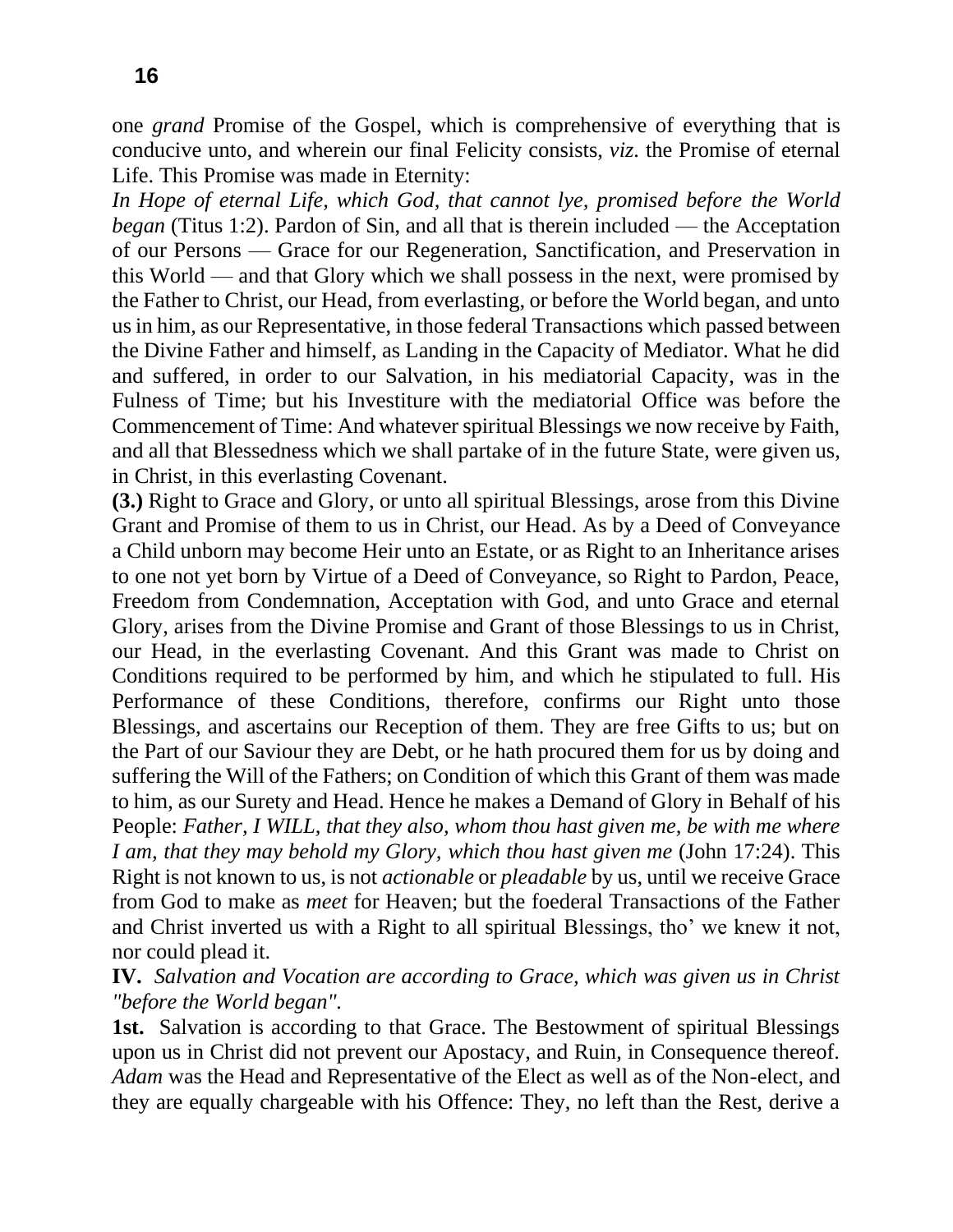corrupt Nature from him, and nothing differ from them in the natural Dispositions of their Minds; they are Children of Wrath by Nature, even as others; and their Deportment is of the same rebellious Nature against God, as is the Behavior of the Non- elect; and, therefore, they come under a legal Charge of Sin, are under the Sentence of the Law's Curse, and are obnoxious unto, and worthy of, eternal Death: Consequently, the Grant of spiritual Blessings unto them in Christ, as their spiritual, foederal Head, did not prevent their Ruin and Misery by Sin; but it was a gracious and effectual Provision for their Recovery out of that miserable Condition, where into they are involved by Guilt, original, and that which they themselves contract. The Nature, Terms, or Articles, and Promises of the Covenant of Grace most evidently suppose our Misery, as we are included in, and are Transgressors of, the Covenant of Works: And it is no Contradiction to affirm, that, according to the latter, we are *lost*, *undone,* and *miserable,* and that, according to the former, we are *safe, secure,* and *saved*; because with our natural Head we are included in the Covenant of Works, and in our spiritual Head we are included in the Covenant of Grace, and both at the same Time. This cannot be denied, without denying that the Church was related unto Christ, as a Head, when the Covenant of Grace was made with him; which is, perhaps, what some may be inclined to deny; but they cannot do it, without destroying the proper Foundation of the Imputation of Sin to Christ, and of the Imputation of his Righteousness unto the Church of God. Our Salvation is according unto the gracious Promises made unto Christ, our Head, in this Covenant. Agreeably to the mutual Transactions of the Father and our Redeemer in the Covenant of Grace, he assumed our Nature into Union with himself, came under the Obligation of the Covenant of Works, obeyed that Law for us, and so brought in an everlasting Righteousness. The Father imputed our Guilt to him; he took it upon himself, or consented to bear it, and endured that Punishment, which, according to the Constitution of the Law, was due to us, as Transgressors of it. Thus, he bare our Guilt, and bare it away from us, and out of the Sight of God, as a Judge. Redemption, therefore, or the Remission of Sin, Peace, and Reconciliation, are according unto that Grace, which was promised, given, and granted to us, in Christ, in the everlasting Covenant; so also is the Justification of our Persons through the Righteousness of Christ, the Mediator of that Covenant. And, agreeably unto what was stipulated between the Father and the Son from everlasting, our Persons, while in a State of Unregeneracy, are preserved from many Dangers, which would be of fatal Consequence to us, and we are recovered from, or out of, it may be, some very threatening Sicknesses and Disorders; and so we are, in the Dispensations of Providence, preserved until the Time appointed for our partaking of the Grace and Blessings of that Covenant, wherein is the Whole of our Salvation, and all our Desire, as spiritual Persons. Hence, we may learn, that none, who are included in the Covenant of Grace, are taken out of the World, before they receive Grace from God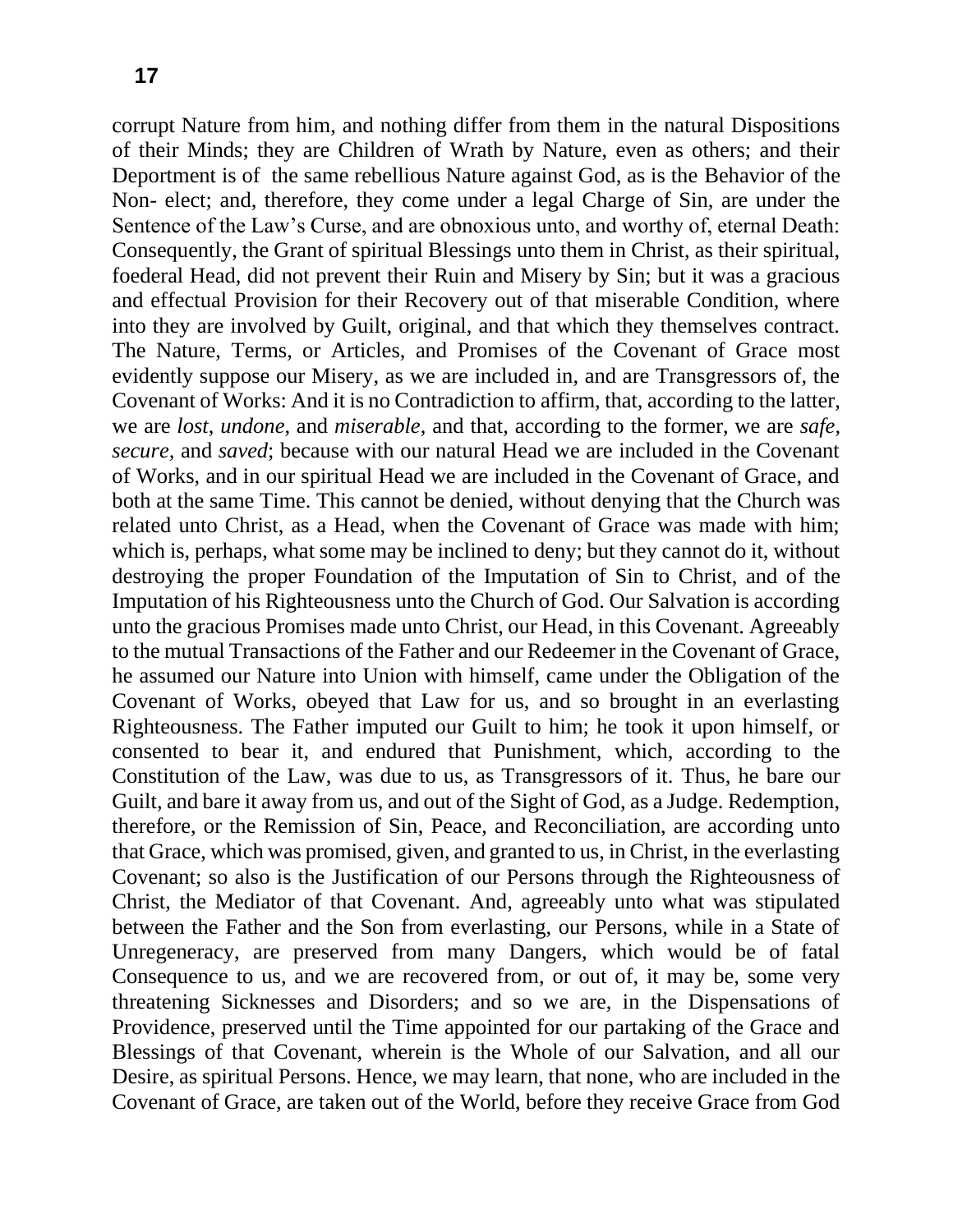to prepare them for the Fruition of himself, nor can die in a State of Unregeneracy. And, therefore, it is a vain Objection, which some have made to the Doctrine of our Right to Salvation and Happiness by Virtue of a Divine Grant in the everlasting Covenant, that, if we die unregenerate, we could not be admitted to Heaven; for the Objection supposes what is not supposable, nor can be; because, as this Grant intitles us to eternal Life, so it gives us a Right unto, and ensures our partaking of, Grace and Holiness, as a Meetness for the Enjoyment of it. The Promise of eternal Life, which was made by God, who cannot lye, before the World began, as it gave us an unalienable Right unto that State of complete Happiness, so it secured to us a Participation of that Purity and Holiness, which are necessary, as a Preparative for the Possession of that future Blessedness, and fully proves the great Impropriety and Impertinence of this Objection to our Right unto Salvation and everlasting Life, *prior* to Faith in Christ.

Sanctification is necessary to, and must precede, the Enjoyment of heavenly Bliss: *For without Holiness no Man shall see the Lord*. But Right to eternal Life as previous unto our Sanctification, and secures it.

**2nd.** Vocation is according unto Grace, which was given us in Christ, before the World began.

**(1.)** Those only are the Subjects of this Divine Work, to whom Grace was given in the everlasting Covenant: And, who those Persons are, it is easy to determine: They are the Elect, No more nor other than they are called to God's eternal Glory. Election to Salvation is the Ground and Foundation of Regeneration and Sanctification. This gracious Decree is the Fountain of all that Purity and Holiness, which Men receive as a Meetness for Heaven: God hath from the Beginning chosen you to Salvation, thro' Sanctification of the Spirit. Love to God is the Fruit and Effect of Divine Love to us. We love him, because he first loved us. Heavenly Attraction springs from an Interest in the Favor of God: *I have loved thee with an everlasting Love*; *therefore, with loving Kindness have I drawn thee*. Vocation is the Execution of the Decree of Election; and, therefore, they are parallel, and exactly of the same Extent. Some suppose, that the Influence of the Spirit of God upon Men, in order to Salvation, is of wider Compass than Election is: That Influence, therefore, and those Effects, whatever they be, which it produces, cannot evidence to any their Election of God: And, consequently, none can possibly know, that their Names are written in Heaven, or that they are chosen to Salvation, let their Convictions, Repentance, Trust, and Obedience be what they may: Which is a sufficient Proof of the Falsehood of this Supposition; for it is not consistent with the Will of God, which is that the Heirs of Promise should have a proper Foundation for strong Consolation. If any of those who embrace this Opinion have such Consolation, I am sure, their Experience is not founded upon, but contradicts, their Principles. Besides, this Opinion supposes, that Men who have no supernatural Principle in them, may be assisted to act spiritually,